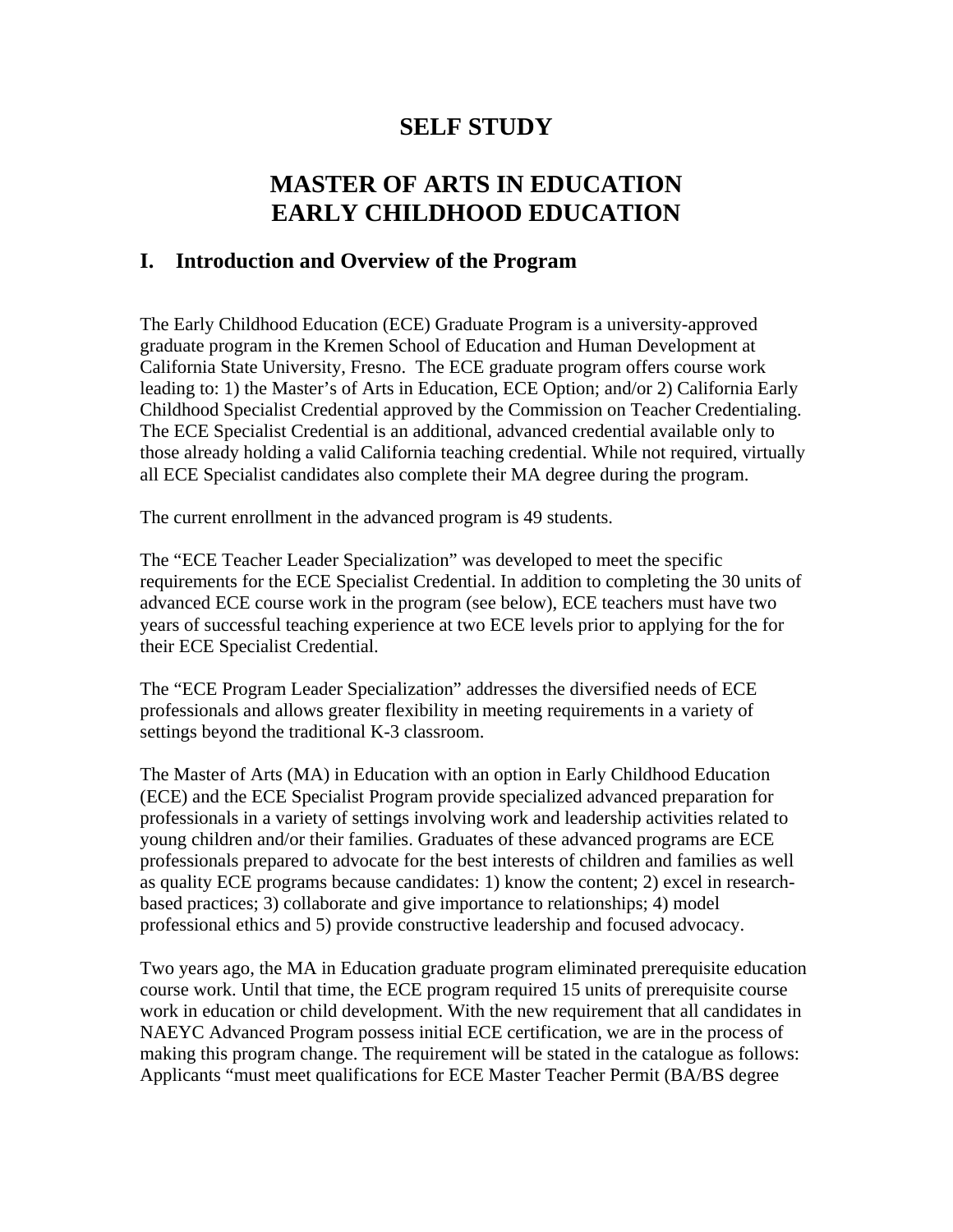plus 12 units ECE or Child Development and 3 units supervised ECE fieldwork) or hold a valid teaching credential."

The ECE Graduate Program provides students with relevant educational and professional experiences to advance in careers in ECE and related professions and to become leaders in the ECE profession at the local, state and national levels. The developmental emphasis of the ECE Graduate Program is birth through age eight. Students in the ECE Graduate Program represent a cross-section of the ECE field that includes: kindergarten-primary grade teachers, preschool teachers, head start teacher/supervisors, family ECE providers, center and program administrators, educators in human service agencies, infant/toddler caregivers, child life specialists, resource teachers, migrant program educators and others. International students enter the ECE masters or Specialist Program for advanced training because of its coherent philosophy, knowledge base and practice applicable to the education of children the world over.

Joyce M. Huggins Early Education Center (Huggins Center) – Marlene Fansler Infant and Toddler Program and D. Paul Fansler Preschool and The D. Paul Fansler Institute for Leadership in ECE

Our ECE program is fortunate to have as resources the Huggins Center and Fansler Institute. It is the mission of the Huggins Center to be an exemplary model for best practices ECE. The Huggins Center offers leadership for local and state efforts to improve ECE and services to children and families in the following ways:

- Preparing teachers and others in human services professions
- Demonstrating innovative programs, curricula and resources
- Conducting relevant research

The Huggins Center is fully accredited by the National Association for the Education of Young Children. Accredited programs are committed to meeting national standards for quality in early education.

The Fansler Leadership Institute sponsors professional development initiatives for early ECE professionals. The Fansler Leadership Institute is dedicated to growing capable and active ECE leaders able to apply ECE theory, research and innovative approaches to development of ECE programs for our region. A wide range of experiences is offered: seminars, tours, workshops, institutes and conferences. These programs are intended for early childhood educators at all levels of the career ladder—students, assistants, providers, teachers, specialists and administrators—who teach or work in a variety of settings that include: preschools, kindergartens, family child care homes, infant toddler programs, primary grades, organizations and agencies in the public and private sectors. Our graduate students attend many of these programs and these programs lead to successful recruitment of more students for the graduate program.

## *ECE Graduate Programs: Master of Arts and Specialist Credential*

*Masters of Arts Degree in Education-ECE Option* (30 units)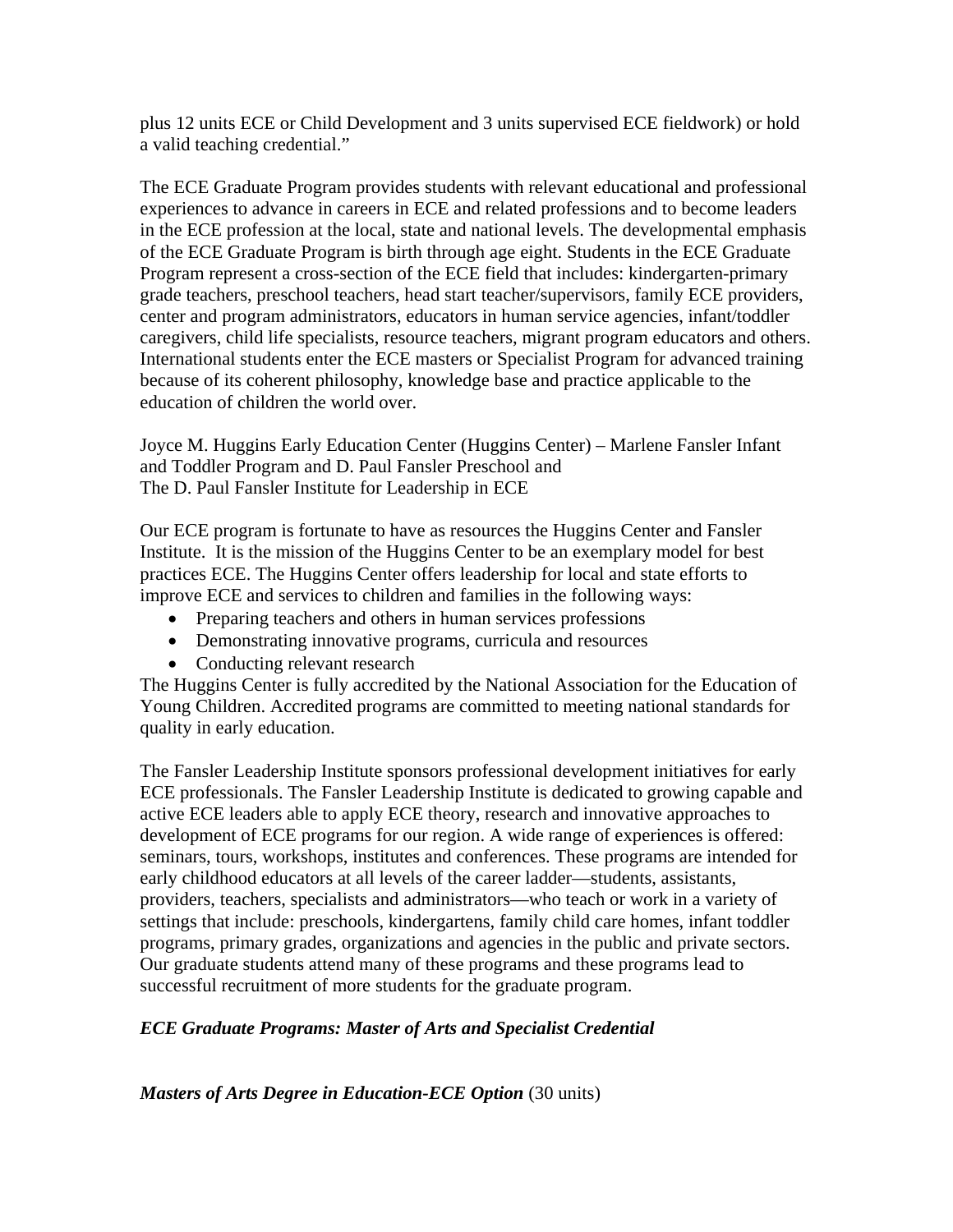#### *Required ECE Core Courses* (6 Units)

- LEE 235 Concept Development in ECE (3 units)
- LEE 241 Field Work in ECE (3 units)

*Elective ECE Core Courses* (12 units, Select 3 of 4 courses)

- LEE 171 Trends and Issues in ECE (3 units)
- LEE 232 Literacy in ECE (3 units)
- LEE 233 Curriculum and Assessment in ECE (3 units)
- LEE 271 Diversity and Inclusion in ECE (3 units)

*Masters of Arts Degree Core Requirements* (15 Units)

| <b>ERF</b> 153  | Educational Statistics (Prerequisite for ERF 220)        |
|-----------------|----------------------------------------------------------|
| <b>ERF 220</b>  | Research in Education (3 units)                          |
| <b>ERF 285</b>  | Seminar in Advanced Educational Psychology (3 units) or  |
| <b>ERF 288</b>  | Educational Measurement and Program Evaluation (3 units) |
| <b>LEE 298B</b> | Project (4 units) or                                     |
| <b>LEE 299</b>  | Thesis (4 units)                                         |

*Other Electives* 

5 units of approved electives

## *Early Childhood Specialist Credential* (30 units)

The ECE Specialist Credential Program is an advanced credential for those who already hold a valid California Multiple Subject Teaching Credential. For the Specialist Credential, two years of successful ECE teaching at two levels of ECE is required.

The ECE Specialist Program may be combined with the Master's program or taken separately. Master's candidates in the ECE Teacher Leader Specialization may use their course work to fulfill requirements for the ECE Specialist Credential. For the Specialist Credential only, a Thesis or Final Project is not required.

*Required ECE Core Courses* (6 Units)

| LEE 235                                     | Concept Development in ECE (3 units)  |
|---------------------------------------------|---------------------------------------|
| $T$ $\Gamma$ $\Gamma$ $\Delta$ $\Delta$ 1.1 | $E'$ 11 $W$ 1 $\cdot$ $R$ $R$ $R$ $A$ |

LEE 241 Field Work in ECE (3 units)

*Elective ECE Core Courses* (9 units, Select 3 of 4 courses)

- LEE 171 Trends and Issues in ECE (3 units)
- LEE 232 Literacy in ECE (3 units)
- LEE 233 Curriculum and Assessment in ECE (3 units)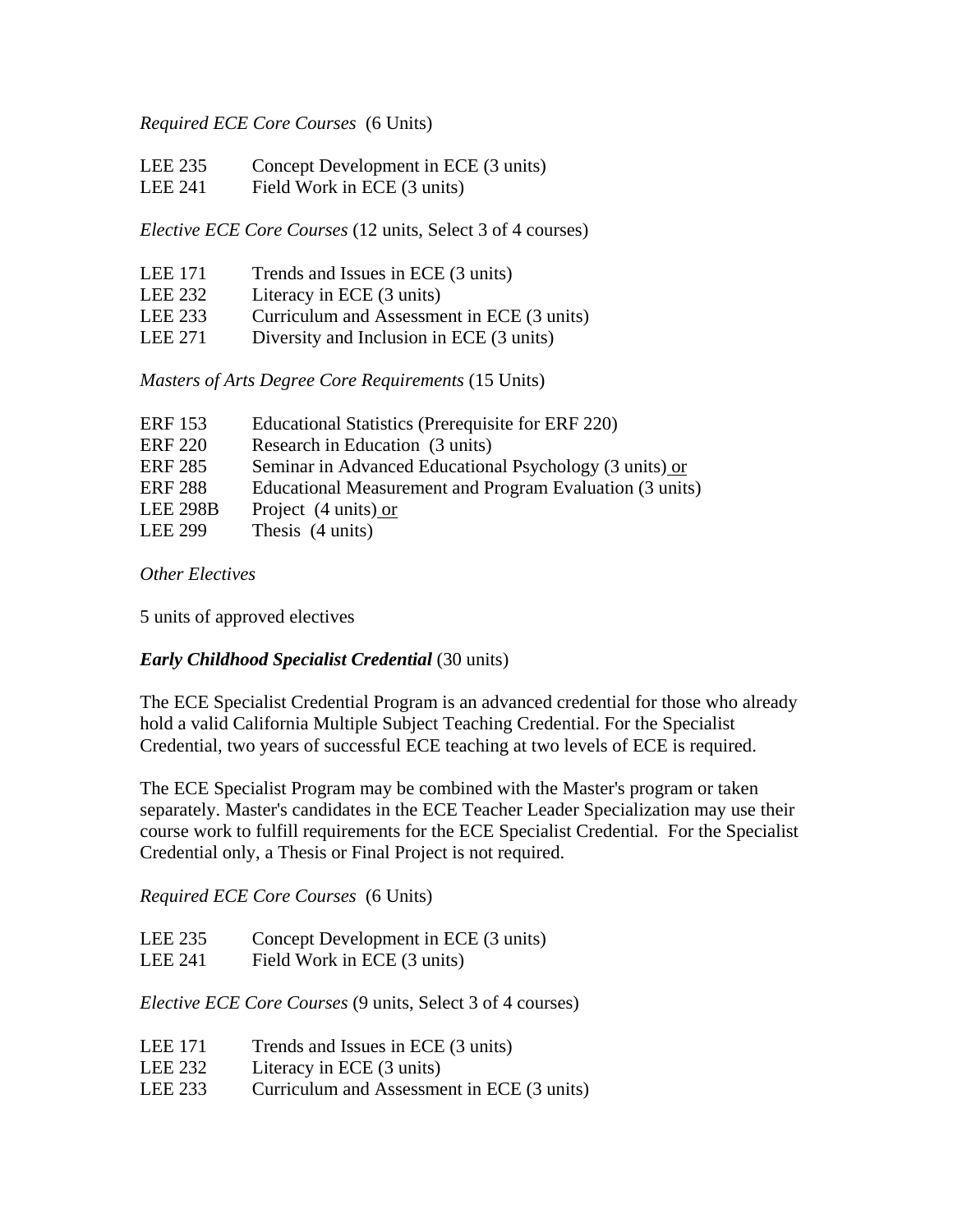## LEE 271 Diversity and Inclusion in ECE (3 units)

#### *Other Electives*

15 units approved electives

#### **ECE Graduate Program Faculty**

All ECE Graduate Program Faculty hold doctorates in ECE or closely related field, have previous teaching experience with young children, contribute to professional organizations and are accomplished scholars.

**Shareen Abramson, Ph.D.** (Vanderbilt University) - Coordinator, ECE Graduate Program, Director of the Huggins Early Education Center; D. Paul Fansler Chair for Leadership in ECE, Reggio Emilia Approach, innovative curriculum, diverse learners, leadership development

**Jacques Benninga, Ph.D.** (Vanderbilt University) - Psychological and cultural foundations of education, character education, professional ethics, concept development

#### **Pamela Lane-Garon, Ph.D.** (Arizona State)

Educational psychology; peer mediation and conflict resolution, character education and professional ethics.

**Judith Neal, Ed.D.** (University of the Pacific) Department, Chair, Literacy and Early Education Reading recovery; early intervention; literacy instruction

**Marilyn Shelton, Ph.D.** (Ohio State University) - Multicultural education, professional portfolios, alternatives to violence, computers for young children

ECE Graduate faculty are active professionals who are members and/or leaders in the following professional organizations: National Association for the Education of Young Children, Association for Childhood International, International Reading Association, Reading Recovery Council of North America, North American Reggio Emila Alliance, Phi Delta Kappa and Association for Curriculum and Supervision.

# **II. Previous Action Plan or Recommendations from Prior Review**

In 2001-2002, the ECE Graduate faculty began regular meetings to review and revise program standards and construct a series of assessments aligned to the standards that would provide valid, reliable and complete data of our students' learning and growth during the program and as a final measure of student competence in standards of performance. The resulting program revisions and assessments began to be implemented in 2002-2003. That year, the faculty met as a whole and engaged in a systematic review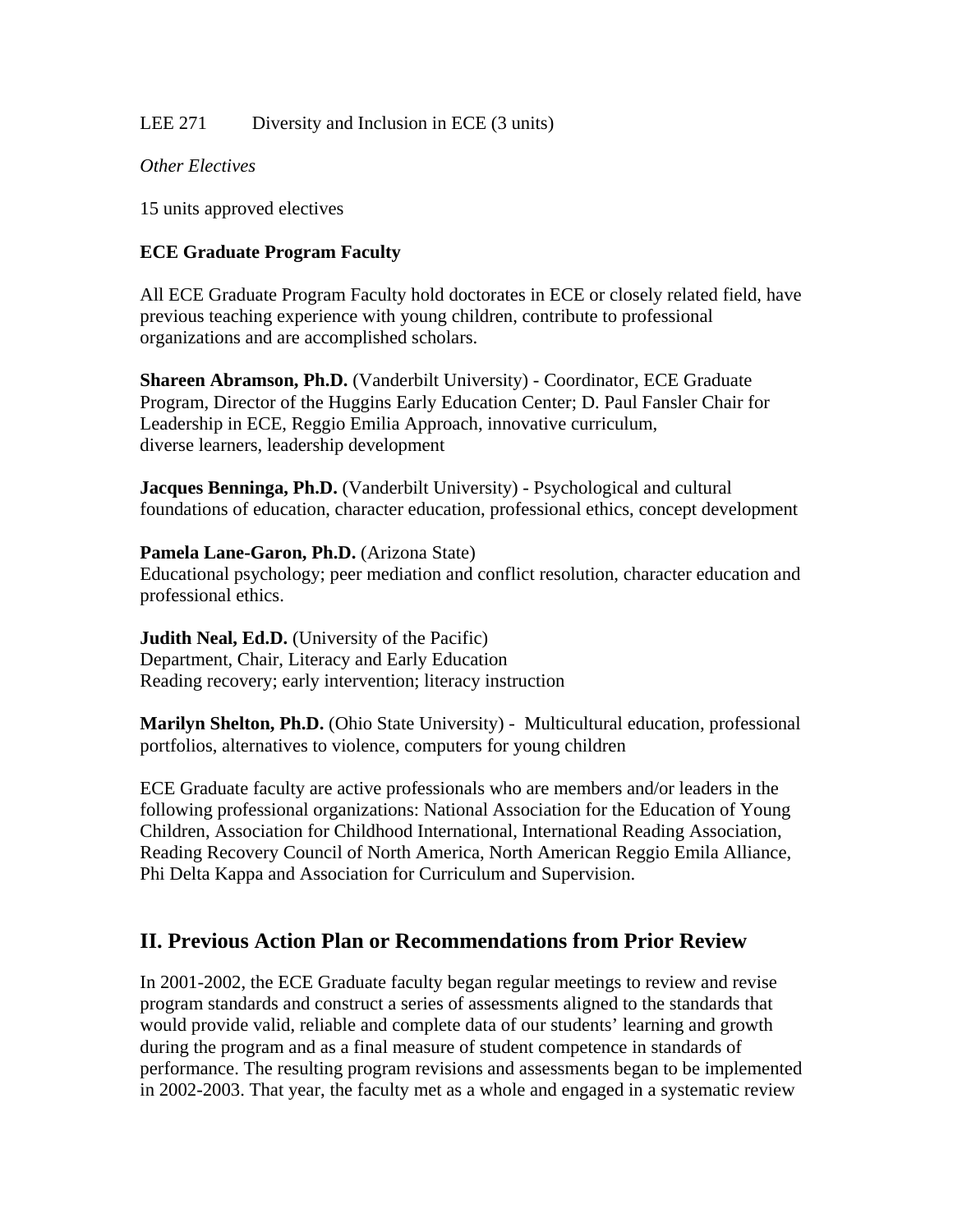and analysis of student data from the project and thesis assessment. The results of data analysis led to these findings:

## **Findings: Content Knowledge**

- Consistent evidence of mastery of content knowledge and research in ECE.
- Analytic score results for final projects over the last five years, revealed that "review of the literature" was at a high level, the project activities in some cases but were weak in the application of knowledge and research to ECE issues.

## **Findings: Knowledge, Skills and Dispositions**

- Fieldwork was designed mainly for ECE teachers in classrooms. Other ECE field settings were not being utilized.
- Many students were frustrated by the amount of paperwork and had to extend to another semester to complete work.
- Because students were enrolled in the beginning, midpoint and end of the program, communication, purpose and leadership of fieldwork aspects were problematic.
- ECE program did not have an emphasis on ethical dimensions of professional work.
- Many important areas of leadership were not addressed by students in the fieldwork or final project.

## **Findings: Effects on Student Learning**

- The fieldwork requirements and assignments lacked coherence and did not focus on advanced standards.
- While professional knowledge, skills and dispositions were covered in the program, there was a lack of multiple opportunities for students to repeatedly provide evidence of effects on student learning and show growth in this area.

# **III. Departmental Description and Evaluation of the Program**

The ECE program's assessments are consistent with the unit and university policies. In 2001, the ECE Graduate Program submitted and had approved its "Standards-Based Outcomes Assessment Plan," (SOAP) consisting of program standards, assessments, course matrices and a timeline for administration.

As part of the program, candidates must also meet a graduate writing requirement. In the ECE program, this critical assessment is made in LEE 235: Concept Development in ECE. The ECE Program has developed a unique set of program assessments that monitor the progress of candidates through a spiraling series of steps toward competence as an ECE Leader. During the program, seven assessments are made of students that respond directly to NAEYC Core Standards for Advanced Programs and the Essential Professional Tools. Assessment is an ongoing process in the ECE Graduate Program and begins at the initial interview of a prospective program applicant. As part of SOAP, the Alumni and Employer Survey are required by the unit as a post-program assessment.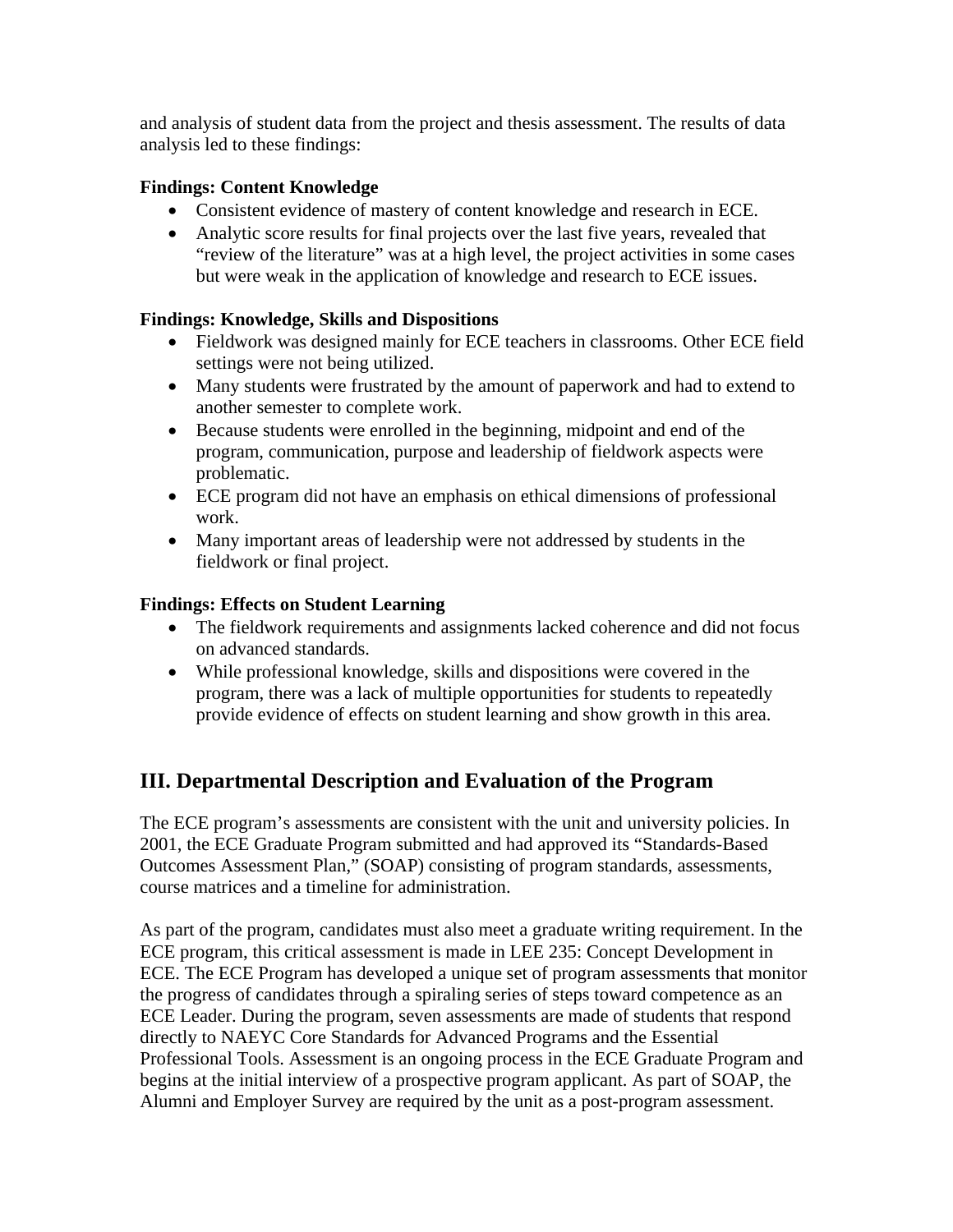## *New Trends*

The ECE Graduate Program is responsive to new trends in the field. Content in the courses has been revised and expanded to include: NAEYC's Early Learning Standards, increased emphasis on infant and toddler early education, programs and services for inclusion of children with special needs, early intervention and developing multiple literacies.

# **B. Effectiveness of the Instructional Program**

Student Learning Outcomes as Developed in the Program's Student Outcomes Assessment Plan (SOAP)

As a result of the NCATE accreditation visit, the ECE Graduate Program outcome assessments were aligned with the assessment requirements for the NCATE/NAEYC standards for advanced programs in ECE.

While preserving the integrity of the assessments developed for the SOAP, these measures were refined and expanded. Detailed descriptions of assessments, including rubrics and scoring procedures were also designed. These changes substantially strengthened the program's SOAP.

*The Early Childhood Education Graduate Program is the only NCATE approved ECE advanced program in the state of California*. This places our program in a unique leadership position for preparing highly qualified ECE professionals able to implement quality early education programs for young children.

Below are the SOAP assessments for the ECE Graduate Program:

- #1 (Required) Assessment of Content Knowledge: Final Project/Thesis and Presentation (MA only) LEE 298/299 OR Research Paper and Presentation (Specialist, no MA) LEE 235 NAEYC Standards 1, 4, 5: Essential Tools 3, 4-6 CTC Standard 2.1
- #2 (Required) Assessment of Content Knowledge: ECE Teacher Leader Portfolio OR ECE Program Leader Portfolio LEE 241 NAEYC Standards 1-5, Essential Tools 1-9 CTC Standard 1.3. 1.3.1, 1.3.2, 1.3.2, 1.3.4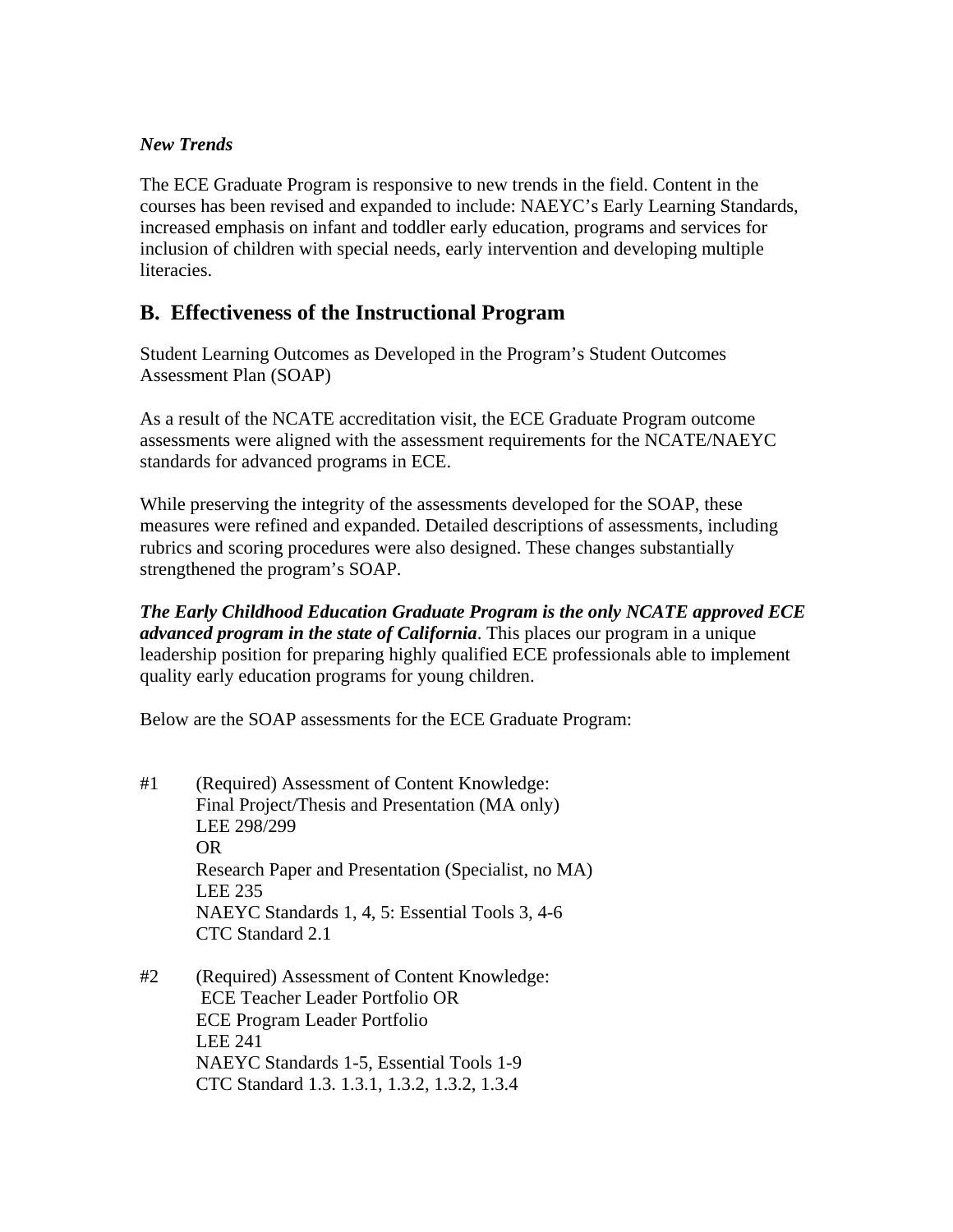#3 (Required) Assessment of Knowledge, Skills and Dispositions

Charter School Project: Envisioning Developmentally Appropriate Practice, Birth-Third Grade LEE 171, LEE 232, LEE 233, LEE 271 (Elective courses, take 3 out of 4 courses) NAEYC Standards 1, 2, 3, 4; Essential Tools 1, 4, 5, 7, 8 CTC Standards 2.1, 2.1.2

#4 (Required) Assessment of Professional Knowledge, Skills and Dispositions Leadership Activity LEE 241 NAEYC Standard 5; Essential Tools 3, 7, 9 CTC Standards 1.3.1, 2.1, 2.1.1

#5 (Required) Effects on Student Learning

 Action Research Project LEE 285 NAEYC Standards 1, 3, 4 Essential Tools 3, 4, 5, 6 CTC Standards 1.3.1, 2.1

#6 (Required) Additional Assessment

 Ethics/Dispositions Initial Interview and LEE 171 (pre-tests) LEE 241 (post-tests) Standards 1, 2, 5; Essential Tools 2, 3, 5, 7, 8, 9 CTC Standard 2.1, 2.1.1

#7 Alumni Survey (all MA options)

#8 Employer Survey (all MA options)

#### **Description of Assessments, Summary of Findings and Interpretations**

**Required Assessment #1: Assessment of Content Knowledge Summative Assessment: Final Project, Thesis and Research Paper**  NAEYC Standards 1, 4, 5: Essential Tools 3, 4-6,

#### *Description of the Assessment and Use in the Program:*

The summative assessment represents the culminating experience for students in the ECE Graduate Program. Three culminating experiences are offered: 1a) Final Project, is the most popular; 1b) Thesis, for students with a strong interest in research and 1c) Research Paper for those who wish to complete requirements for the ECE Specialist Credential, an advanced teaching credential, without obtaining their MA degree.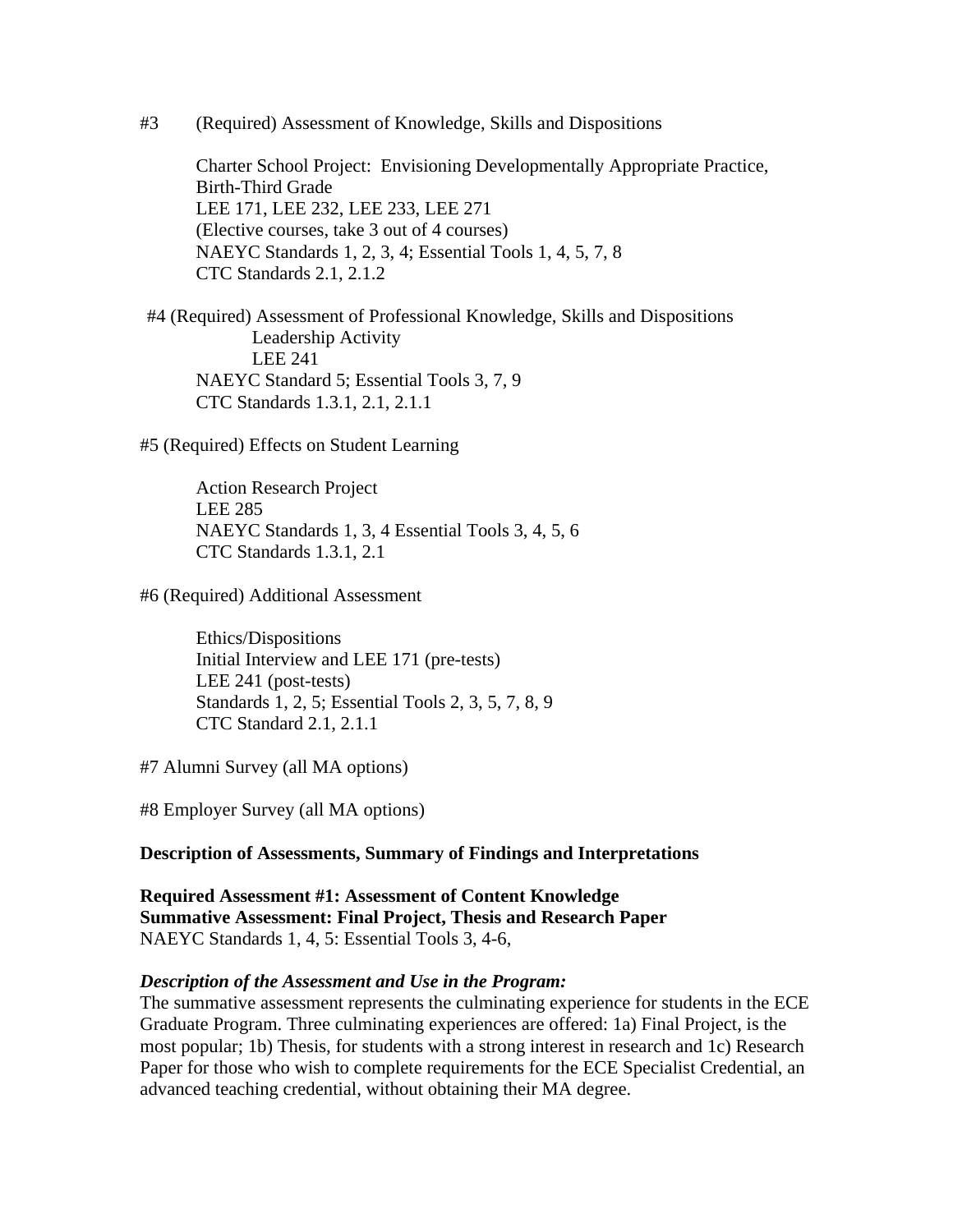All versions of the culminating experience include a significant scholarly undertaking that is relevant to the ECE field. It must demonstrate originality, independent thinking, effective organization, and writing proficiency descriptive of graduate level work. The completed work for all assessment versions includes a comprehensive literature review. The final project makes a significant leadership contribution such as a resource, activity, service, curriculum or intervention. Once the candidate's proposal has been accepted, the writing of the project proceeds with frequent meetings with the advisor for guidance and input. It is expected that the candidate will negotiate distal and proximal goals with the project advisor. When determined complete, the project is subjected to the evaluation schema and ranked with expectations not met, met or exceeded. The thesis is an ambitious research endeavor that allows students to work with a faculty committee to design, conduct and analyze research in an applied setting. The evaluation of a thesis has many complex elements. Finally the research project allows Specialist Credential candidates the opportunity to pursue a specific interest through an in depth review of the literature.

#### *Alignment of the Assessment with the Specific SPA Standards Addressed by the Assessment as Identified in Section III:*

The Project Assessment is aligned with specific SPA standards 1, 4 and 5 and four of the nine essential professional tools listed below:

1a Knowing and understanding young children's characteristics and needs.

1b. Knowing and understanding the multiple influences on development and learning.

4a. Knowing, understanding, and using positive relationships and supportive interactions.

4b. Knowing, understanding and using effective approaches, strategies, and tools for early education.

4c. Knowing and understanding the importance, central concepts, inquiry tools, and structures of content areas or academic disciplines.

4d. Using own knowledge and other resources to design, implement, and evaluate meaningful, challenging curriculum to promote positive outcome.

5a. Identifying and involving oneself with the early childhood field.

5b. Knowing and upholding ethical standards and other professional guidelines

5d. Integrating knowledge, reflective, and critical perspectives on early education.

Tool 3: Communication Skills

Tool 4: Mastery of Relevant Theory and Research

Tool 5: Skills in Identifying and Using Professional Resources

Tool 6: Inquiry Skills and Knowledge of Research Methods

 The primary focus in the project may be considered application of the Tools in making a contribution to the profession. For example, it is through the process of inquiry and interpretation of findings or the creation of new tools that the profession is advanced—and thus the candidate inducted as a member of the profession. The assessment of these areas of performance are essential in establishing the candidate's professional knowledge, skills and dispositions to be an ECE leader.

#### *Summary of Data Findings*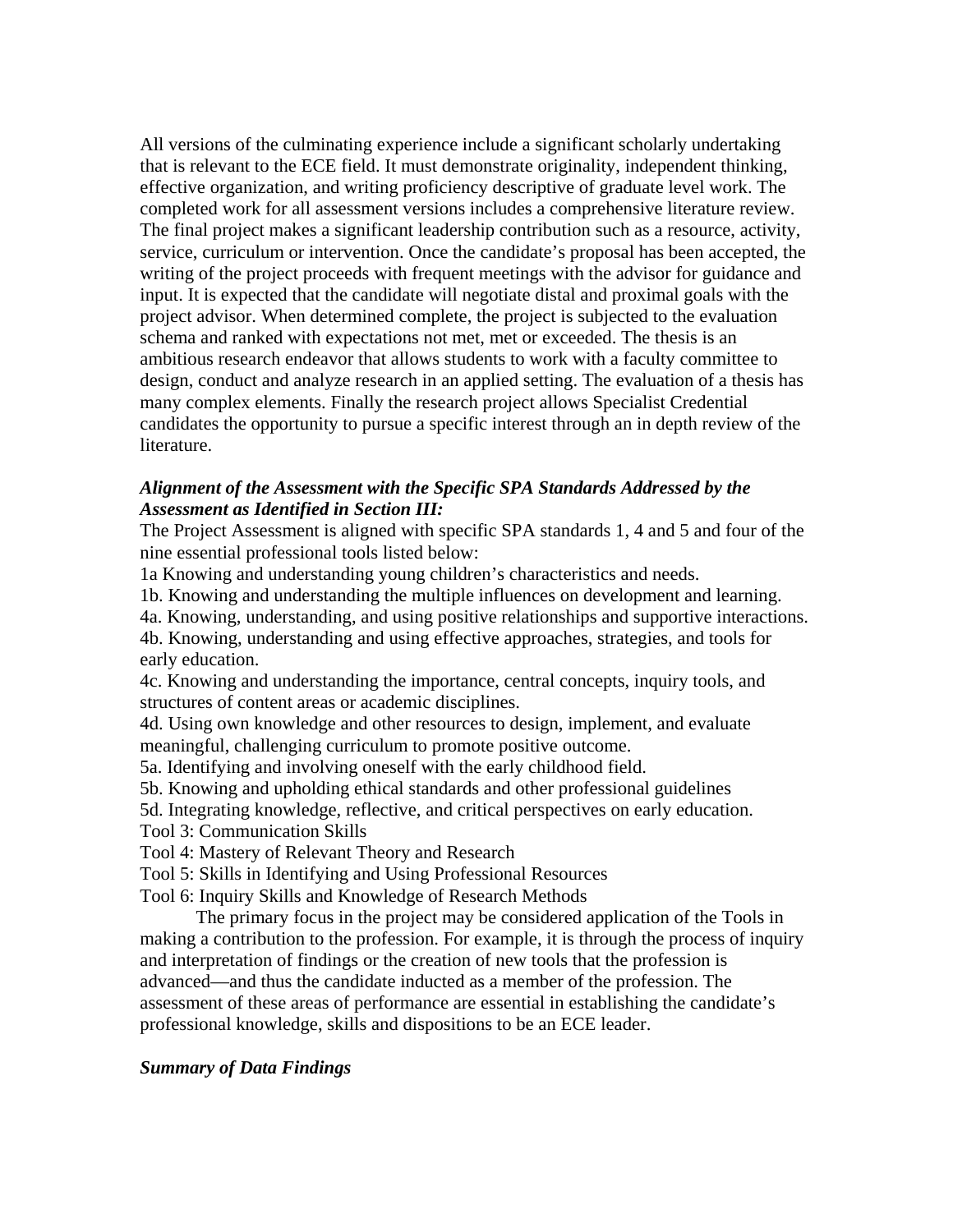In the last three years, 28 candidates have completed projects. The majority of products exceeded expectations as per the data.

## *Interpretation of Data*

However review and scoring of projects by the faculty as a whole revealed that nearly all projects had exceptionally strong reviews of the literature but lacked a strong project activity. This was not surprising since students have an entire advanced course, ERA 220, Research in Education that has as its main assignment the development of the review. After much discussion, the faculty determined that the appropriate experience for preparing for a final project would be LEE 241 fieldwork, a course that was also in need of revision due to the new NAEYC standards. As a result, and as described in Section V, a better sequencing of coursework was developed. In the second year of the graduate program, in conjunction with the ERA 220 course, graduate students would take the required fieldwork experience. From this experience, areas for leadership, research and quality improvement could be identified for project development. As part of this program change, based on specialization and interests, all graduate students are assigned to an adviser who works with them from the beginning of their studies to define a focus of professional expertise and practice. Their adviser also supervises their fieldwork and project. A monthly seminar encourages collaboration and exchange of ideas and resources during the fieldwork and development of the project.

The 2002-2005 projects showed dramatic improvement in project development and realworld implementation. Surprisingly although the projects were more ambitious and complex, nearly all students completed their projects on time. They seemed much more inspired and interested because almost all projects were connected to their professional interests and ECE settings. Project topics included:

- An innovative, culturally relevant home visitation service.
- A training program for interns in the college laboratory.
- A series of early literacy pamphlet for parents to be placed in pediatricians' offices.
- A framework a preschool quality rating system in Fresno County.
- Identification of barriers and strategies for obtaining NAEYC accreditation by private, for-profit ECE programs.

# **Required Assessment #2: Assessment of Content Knowledge: Portfolio Assessment**

NAEYC Standards 1-5, Essential Tools 1-9

## *Description of the Assessment and Use in the Program:*

A major requirement of the course is the development of an ECE professional portfolio. This evaluative portfolio provides cumulative evidence that the graduate student meets the standards of the National Council for Accreditation of Teacher Education (NCATE) for an ECE professional at the advanced level. The National Association for the Education of Young Children (NAEYC) is the professional organization charged with preparing these standards for NCATE.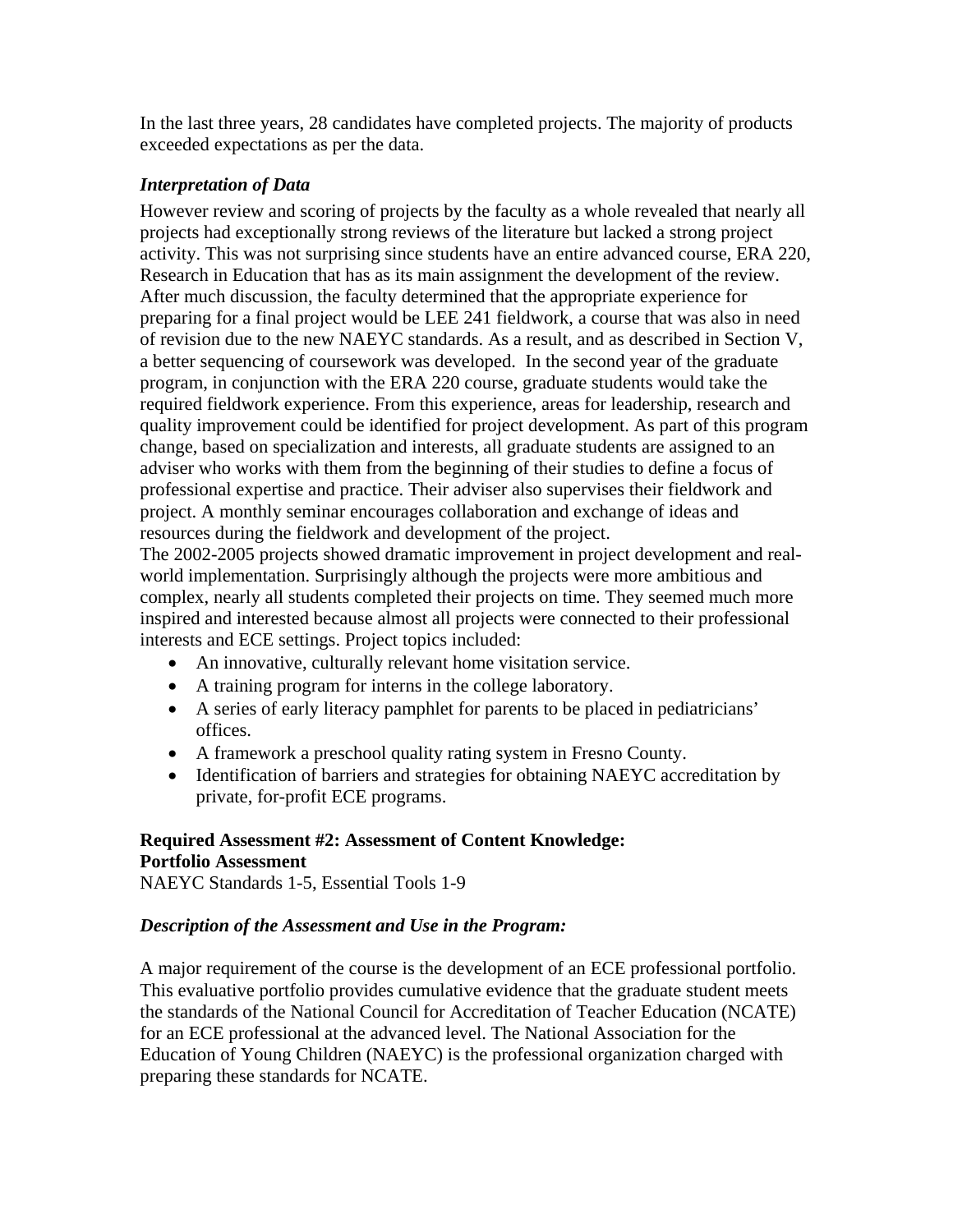In conjunction with the field experience and with additional support from previous ECE course work and assignments, Students document and organize the cumulative evidence of their ability to use the nine essential ECE professional tools identified by NAEYC in order to demonstrate growth as an ECE professional in their identified specialization. Documentation may include evidence from ECE graduate studies, fieldwork and professional experiences.

Based on an initial self-assessment in relation to each tool, students developed an individualized plan for addressing "gaps" during fieldwork through a reading research program and focused field experiences, visits and observations.

The portfolio is compiled in the last semester of the program prior to doing a project or thesis. This year we have made some major changes in the portfolio assignment. We have refined the field study, clarified the role of the philosophy statement as an integral unifying component for analyzing and selecting evidence to document learning. We have included sections for DAP Charter School - Combined Assessment and additional ECE Specialist field work requirements.

#### *The alignment of the assessment with the specific SPA standards*

The portfolio assessment includes each of the nine essential NAEYC Professional Tools. The tools are: Cultural Competence, Knowledge and Application of Ethical Principles, Communication Skills, Mastery of Relevant Theory and Research, Skills in Identifying and Using Professional Resources, Inquiry Skills and Knowledge of Research Methods, Skills in Collaborating, Teaching, and Mentoring, Advocacy Skills, Leadership Skills.

*NAEYC's Advanced Professional Preparation Core Standards for Early Childhood Programs -* Standard 5: Growing as a Professional, is also assessed by the portfolio. The portfolio's self-assessments and reflections address the nature of continuous learning and reflection. The portfolio also requires candidates to demonstrate knowledge, reflective, and critical perspectives on their work, and making informed decisions that integrate knowledge form a variety of sources. Documentation of the field experience and the field study component address the candidates conduct in the ECE field.

## *Summary of Findings*

Major revisions to the ECE fieldwork were made over the last two years in order to align the content and experience with NAEYC Standards and the Essential Professional Tools. As a result, the course was not offered for almost two years. Because the portfolio is a major assignment for this experience, only very limited data are available at this time.

Three students were enrolled in the fieldwork last Spring and completed their portfolios. While their products provided an impressive and extensive body of evidence, there was a lack of reflective analysis in their own examining professional growth. The amount of materials gathered was cumbersome. Requirements have been made more specific in the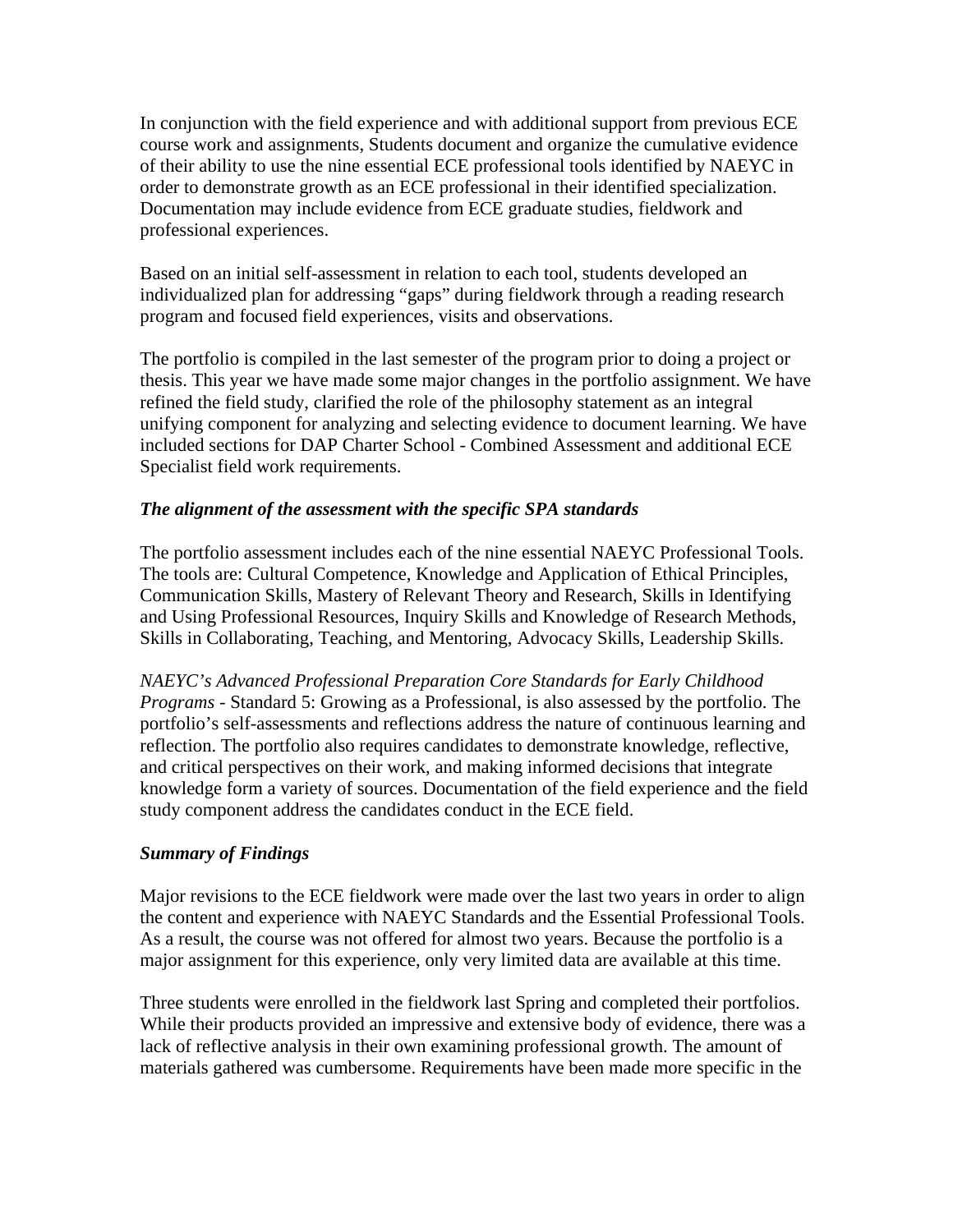directions and a detailed rubric provided for each area. More reflective analyses for each area and an electronic presentation of portfolio materials are being required this semester.

#### *Interpretation of Data*

The portfolio provided a cumulative, comprehensive organized system for assessing outcomes in meeting NAEYC standards and acquiring professional tools cross course work, field studies and professional experiences for our students.

The data demonstrate that students met the NAEYC Standards described in this assessment with particularly strong documentation provided of student's facility in using the nine essential professional tools. More attention to areas discussed above will be provided students concerning this major assignment.

#### **Required Assessment #3: Assessment of Knowledge, Skills and Dispositions**

**Combined Charter School Assessment**  NAEYC Standards 1,2, 3, 4, Essential Tools 1, 3, 4, 5, 7, 8

#### *Description of the Assessment and Use in the Program:*

Charter schools are an innovative approach to educational reform. Because they are unencumbered by the restrictive regulations governing other public schools, charter schools provide choices for families with accountability for results. In a charter school, teachers, parents and children to have a commitment to a shared educational vision. A major assignment in the four ECE elective courses, the Charter School Project makes real the ideals of our field: developmentally and culturally appropriate practices (DAP) and a quality, comprehensive ECE program spanning birth through third grade.

The combined charter school assessment is based on multiple opportunities for candidates to demonstrate proficiency in their professional knowledge, skills and dispositions in Developmentally Appropriate Practices (DAP), birth through third grade. For each of the ECE elective courses (LEE 171, 232, 233, 271), a common set of requirements for the charter school project is provided for addressing standards. This design ensures that no matter which three of the four electives are taken, all students are expected to achieve the same level of mastery. The charter school project in each elective has the following similar requirements:

- 1) Evidence of professional knowledge: a research paper that addresses course content, objectives, specialization and a developmental level (LEE 171-**home visitation**; LEE 232-**language and literacy**; LEE 233-**curriculum and assessment**; LEE 271-**cultural competence**).
- 2) Evidence of professional skills: Designing, implementing and evaluating instruction (LEE 232, 233, 271), programs or services (LEE 171, LEE 271) through documentation and analysis of an exemplary practice (iMovie, photo panel, powerpoint presentation).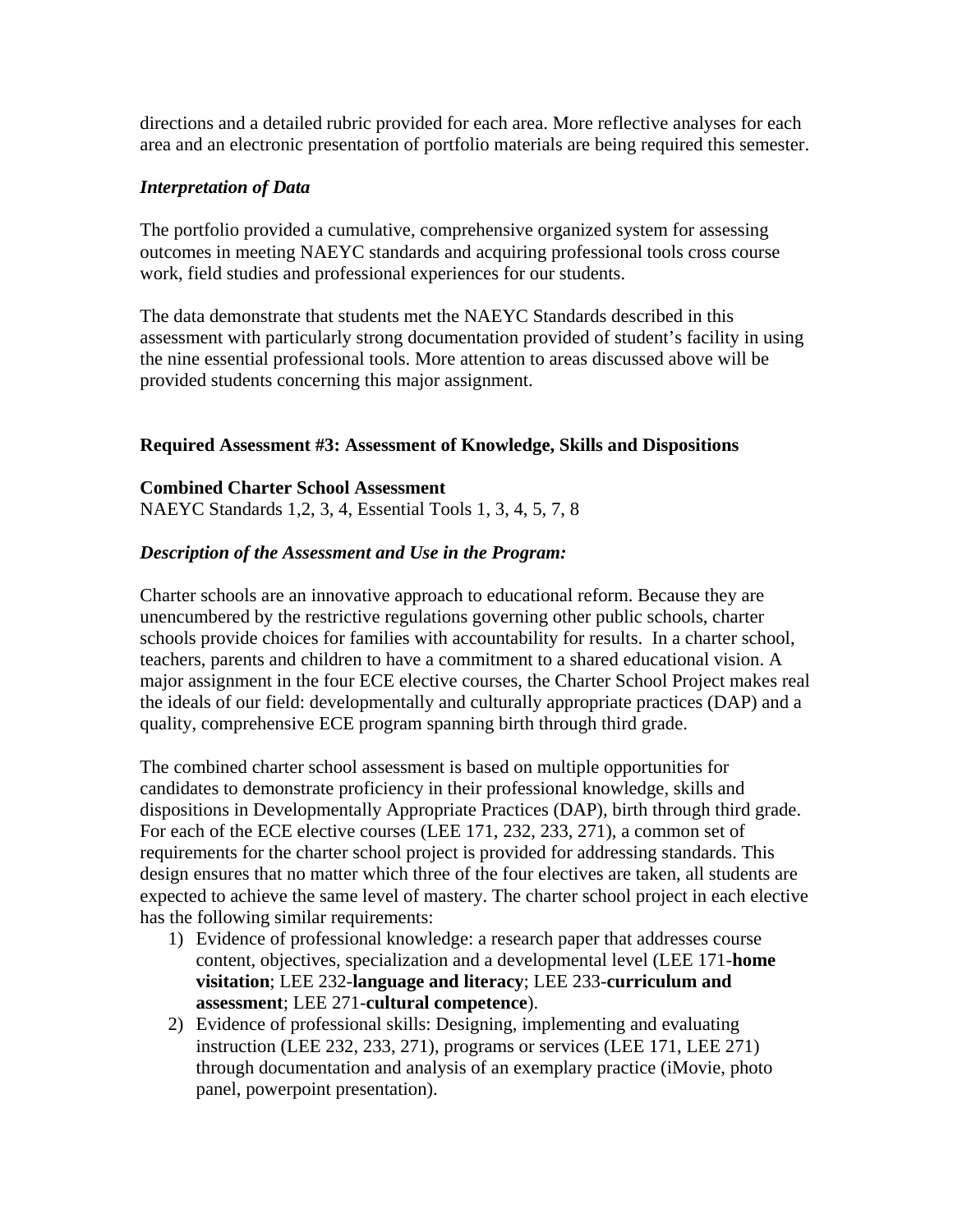ECE Teacher Leaders – Must demonstrate skill (LEE 232-literacy, 233 curriculum) May demonstrate skill, document observation or provide class simulation (LEE 171-home visiting, LEE 271-related to cultural competence). ECE Program Leaders—May demonstrate skill, document observation orprovide class simulation (all classes)

3) Evidence of professional dispositions and commitment to children, families and DAP: Charter School plan for Integration and Implementation (Paper, Drawing, Diagram, etc.)

To pass the Combined Charter School assessment, candidates complete three different charter school assignments in three ECE elective courses While each assignment is separately assessed, the data from the three assignments are aggregated for the Charter School Assessment. The assessment is conducted in LEE 241 based on the data from each of the three elective courses included in the candidate's portfolio.

## *Alignment of the Assessment of the Assessment with the Specific SPA Standards*

While different configurations of ECE elective courses may be taken, the NCATE Advanced Program standards are covered in at least two ECE elective courses. Therefore all students must demonstrate proficiency in at least one course, but typically in two or more courses. The Combined Charter School Assessment is aligned with the standards and tools listed below:

#### **NCATE Advanced Program Standards**

Standard 1: Promoting Child Development and Learning (LEE 171, 232, 233, 271) Standard 2: Building Family and Community Relationships (LEE 171, 271) Standard 3: Observing, Documenting and Assessing to Support Young Children and Families (LEE 232, 233) Standard 4: Teaching and Learning (LEE 232, 233) Standard 5: Growing as a professional (LEE 171, 232, 233, 271) **Essential Tools** 

- 1. Cultural Competence (LEE 171, LEE 271)
- 2. Knowledge and Application of Ethical Principles (LEE 171, LEE 271)
- 3. Communication Skills (LEE 171, 232, 233, 271)
- 4. Mastery of Relevant Theory and Research (LEE 171, 232, 233, 271)
- 5. Skills in Identifying and Using Professional Resources (LEE 171, 232, 233, 271)
- 7. Skills in Collaborating, Teaching, and Mentoring (LEE 171, 232, 233, 271)

## *Summary of Data Findings*

Data are presented for the DAP Charter School – Curriculum and Assessment Component only. This assignment has been required in LEE 233 for the last two years. As the data demonstrate, this assignment proved to be a powerful vehicle for eliciting from students demonstration of knowledge, skills and dispositions and effects on student learning in relation to NAEYC core standards and course objectives. Moreover the assignment allowed students to provide evidence in different forms—video demonstration, photo documentation, research paper, etc, schematic drawings. Some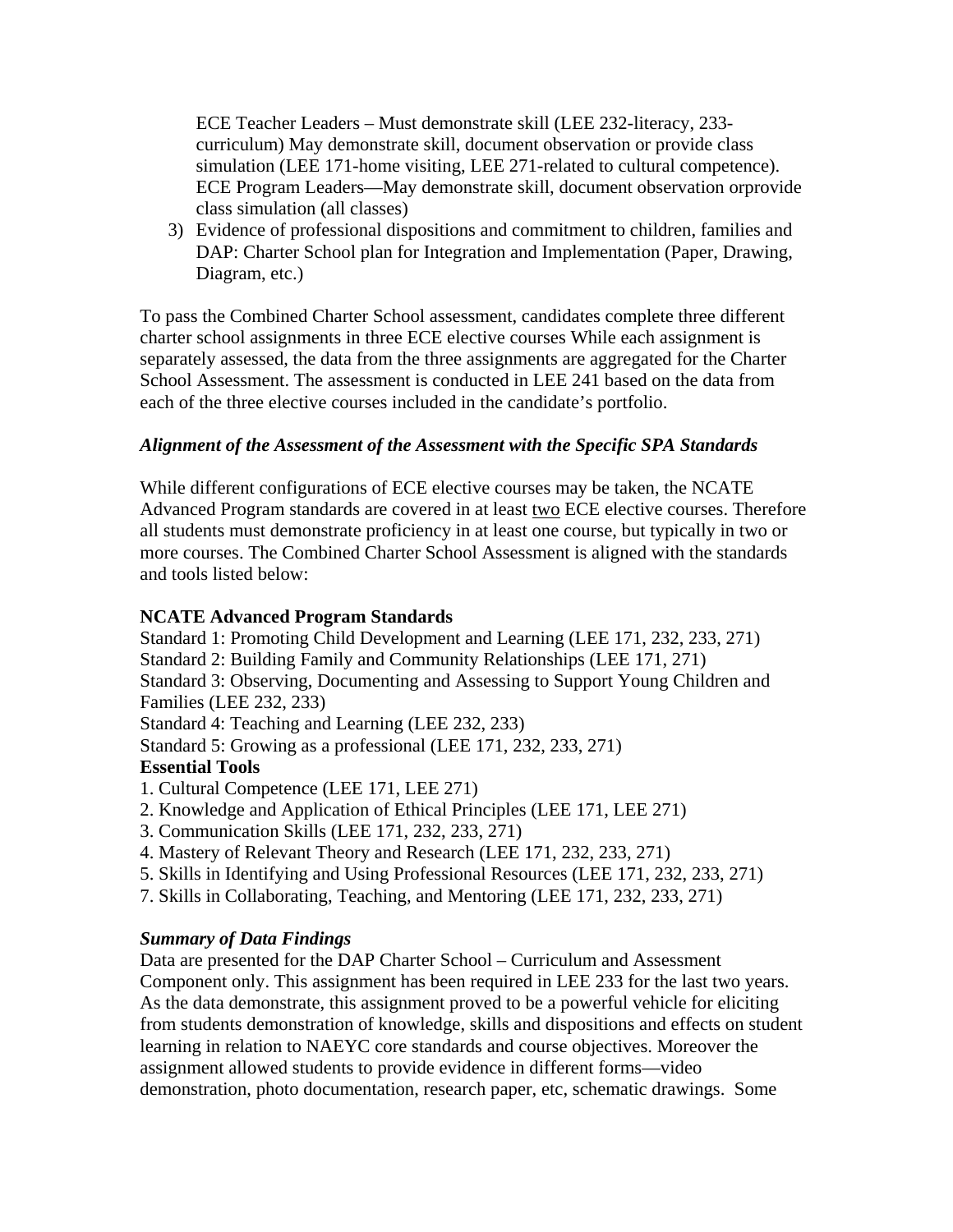video vignettes included demonstrations of early writing instruction in K through a oneon-one interactive writing activity, shared reading and a variety of curriculum projects with students. Demonstrating use of assessment tools was particularly valuable.

Because it appeared to be highly effective in providing standards-based evidence as well as encouraging candidates to strive for an exemplary level of ECE practice, the project is now being expanded to encompass assignments across the elective courses. The expanded, multi-course Charter School Project has been implemented in Fall 2005. The results of these assignments will be aggregated for the Combined Charter School Assessment. Data for the Charter School - Combined Assessment will be available in Spring, 2006.

#### *An Interpretation of Data Provides Evidence for Meeting Standards*

The available data demonstrated that all students met or exceeded expectations for this assessment. Future aggregated data should provide even more evidence that candidates possess professional knowledge, skills and dispositions through repeated demonstrations in three different ECE courses. Because the assessments for the assignment have been standardized across courses and have similar performance expectations, a very high confidence level will be obtained for meeting indicated standards and in using the professional tools.

#### **Required Assessment #4: Assessment of Knowledge, Skills and Dispositions Leadership Activity Assessment**

NAEYC Standards 1, 2, 5, Essential Tools 3, 7, 9

#### *Description of the Assessment and Use in the Program:*

Regardless of the setting or role of an ECE professional, advocacy for children, families and ECE programs requires specific leadership skills. It is crucial that ECE leaders employ strategies that persuade decision-makers to make constructive changes to improve ECE quality and make investments in children's programs (Edelman, 2002). ECE leaders who champion quality for children have the potential to have a significant impact. ECE leadership requires going beyond day-to-day crises to develop a vision of ECE in the context of the profession and the larger community (Bella and Bloom, 2003).

In the ECE graduate program, candidates are expected to engage in a significant leadership activity as part of their fieldwork in LEE 241, typically taken in the second year of graduate studies. The leadership activity marks a significant stage in the development of the graduate student who must demonstrate the ability to provide positive and constructive leadership as an ECE teacher leader or ECE program leader. In many cases, the leadership activity emerges out of professional work experiences, course experiences and particular areas of interest that were the focus of the charter school projects and action research assignments. Often the leadership activity is an impetus for further study and commitment to create significant and lasting change in the final project.

The assessment of the student's leadership activity is based on evidence presented by the graduate student in the portfolio as well as an oral presentation made in the seminar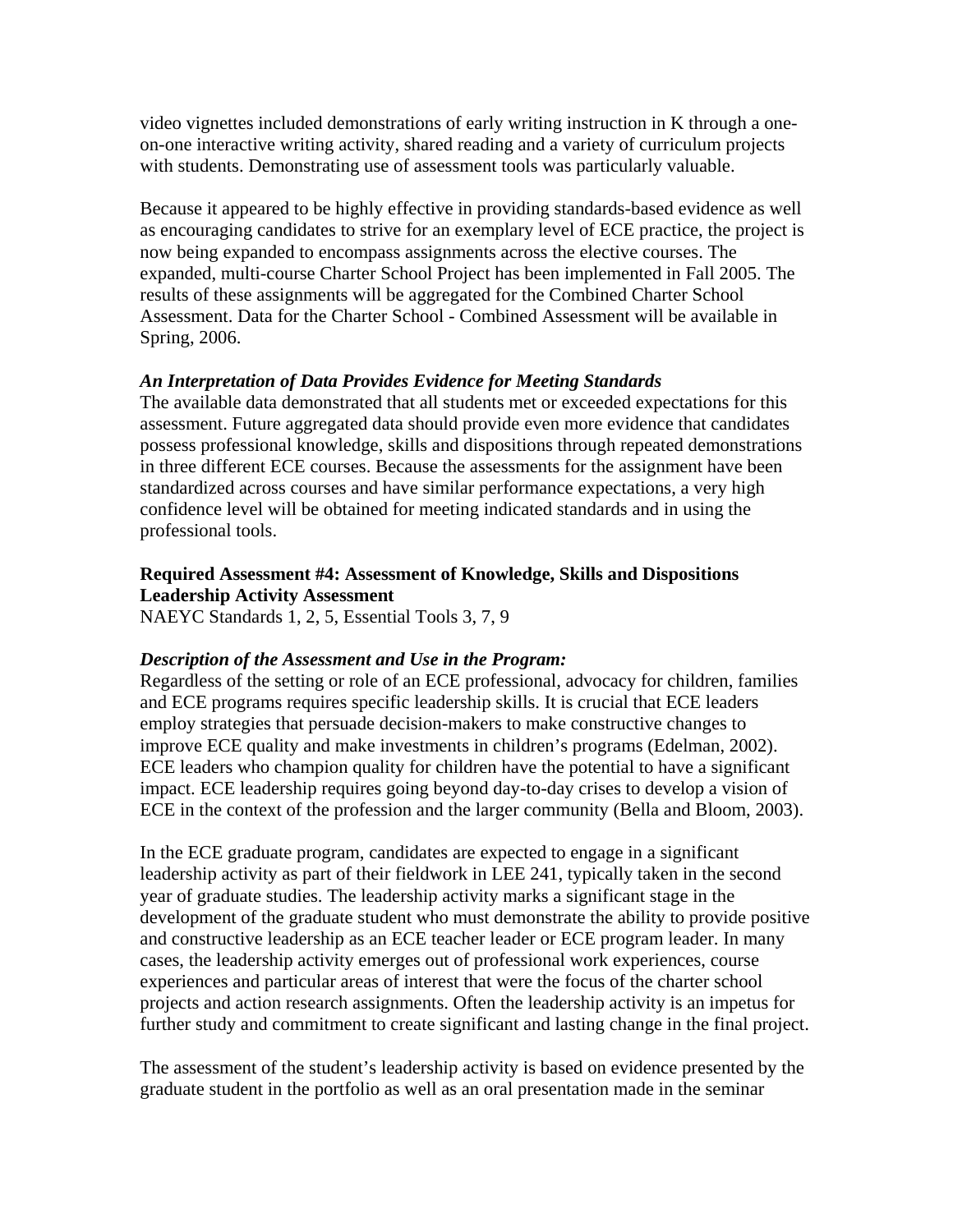portion of LEE 241. The quality of leadership activity as well as its impact is assessed along the following dimensions: conceptual development of a meaningful area for leadership, preparation for leadership including planning and review of pertinent literature and actualizing the activity in a presentation or call for action.

#### *Alignment of the Assessment with the Specific SPA Standards*

The Leadership Activity Assessment is aligned with three specific SPA standards and seven of the nine essential professional tools listed below:

Standard 1: PROMOTING CHILD DEVELOPMENT & LEARNING

1a Knowing and understanding young children's characteristics and needs.

1b. Knowing and understanding the multiple influences on development and learning.

Standard 2: BUILDING FAMILY AND COMMUNITY RELATIONSHIPS

2a. Knowing about and understanding family and community characteristics

2b. Supporting and empowering families and communities through respectful, reciprocal relationships

Standard 5 GROWING AS A PROFESSIONAL

5a. Identifying and involving oneself with the early childhood field.

5b. Knowing and upholding ethical standards and other professional guidelines

Essential Tools:

- Tool 2: Knowledge and Application of Ethical principles
- Tool 3: Communication Skills
- Tool 4: Mastery of Relevant Theory and Research
- Tool 5: Skills in Identifying and Using Professional Resources
- Tool 7. Skills in Collaborating, Teaching, and Mentoring
- Tool 8: Advocacy Skills
- Tool 9: Leadership Skills

Greatest emphasis for this assessment is standard 5, "Growing as a Professional." Through the leadership activity, ECE graduate students demonstrate their ability to be ECE teacher leaders or ECE program leaders. Most importantly that become advocates children, families and quality ECE (Standard 5, Tools #8, 9). The choice of the activity, preparation and identification of resources, audience and follow-up are major indicators of the commitment to the ECE field and the education and well-being of children and families (Standard 1, Tools #2, 4, 5). The ability of the candidate to be collaborative, respectful and communicate successfully as well as understand the complexities of family and community are also demonstrated (Standard 2, (Tools #3, 7). The assessment of these areas of performance are essential in establishing the candidate's professional knowledge, skills and dispositions to be an ECE leader.

## *Summary of Data Findings*

The Leadership Activity occurs in LEE 241, fieldwork. Because this course underwent major revisions as part of the university and NCATE program review processes, the fieldwork in its current form was offered for the first time in Spring, 2005, Data for the leadership activity assessment is available for the three students who were enrolled.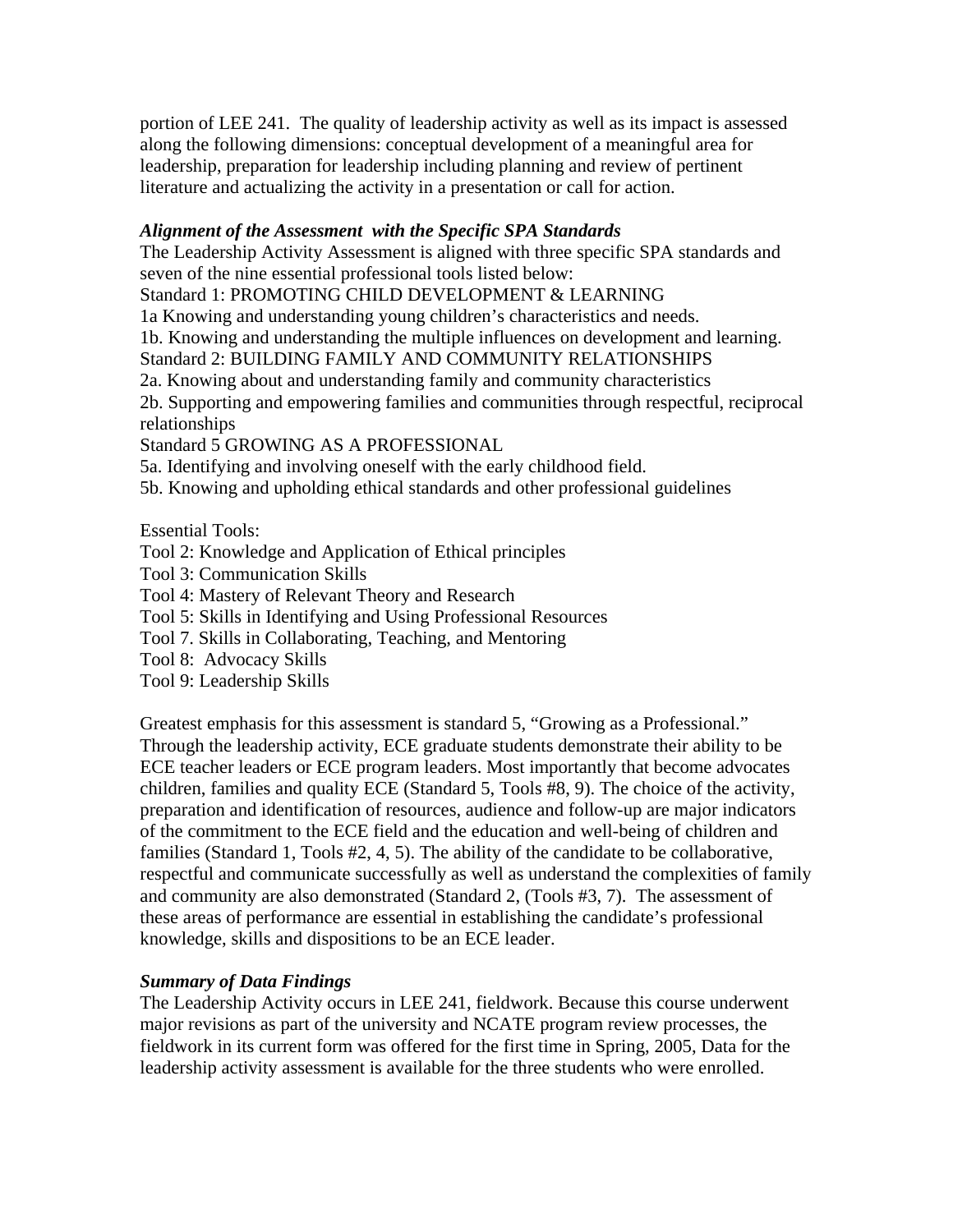Although variability was noted, all three students met the standard of scoring 2 or better on the assessment.

#### *An Interpretation of How the Data Provides Evidence for Meeting Standards:*

This assessment is new with only three students assessed. However based on the limited evidence, this assessment is an effective means for measuring leadership and advocacy skills involved in making successful change. Leadership activities included: helping family child care providers develop children's early literacy, training director's in using the ECERS and a new administrative leadership scale in evaluating their program; and an inservice program on autism and accessing resources. Revised directions and a more detailed rubric make explicit the steps necessary to creating a sustainable process of change in a specific ECE area.

## **Required Assessment #5: Assessment of Effects of Student Learning Action Research Activity Assessment**.

NAEYC Standards 1, 3, 4; Essential Tools 3, 4, 5, 6

#### *Description of the Assessment and Use in the Program:*

Many of the assessment activities in the advanced program result in the learner's further mastering of the knowledge base specific to the discipline. Our Early Childhood Advanced Candidates participate in Action Research in CI 285 Advanced Seminar in Educational Psychology. Candidates learn how to pose questions and ser them in the context of previous research findings and/or previously established best practices. Throughout the semester, our advanced learners collect research articles to support their investigation, design a methodological protocol, implement, collect data in a small sample and interpret that data for themselves and for their colleagues. The action research most often involves trying new practices in their current setting where they are working with young children. Candidates assemble "the story" of their research on video, power point, poster presentation and/or in the traditional research paper format. Most often "researchers" collaborate on a topic and assist each other with observation, documentation, interpretation and presentation.

All candidates begin in the library on Psych Info and Eric data base search. They select two variables, join them and search. Their research question is either posed in a correlational or predictive or qualitative statement. They map out their plan for the entire semester and assist each other in reaching goals—all while learning about theorists and theories in their weekly classes. Candidates are charged with placing their work in a psychological framework (e.g. constructivism, behaviorism, etc).

The Action Research is assessed as a product whose quality is dependent upon careful planning, collaboration and professional writing and presentation. A complex rubric eventually results in assessment results for each candidate as: not yet meeting expectations, meeting expectations or exceeding expectations.

#### *Alignment of the Assessment with the Specific SPA Standards*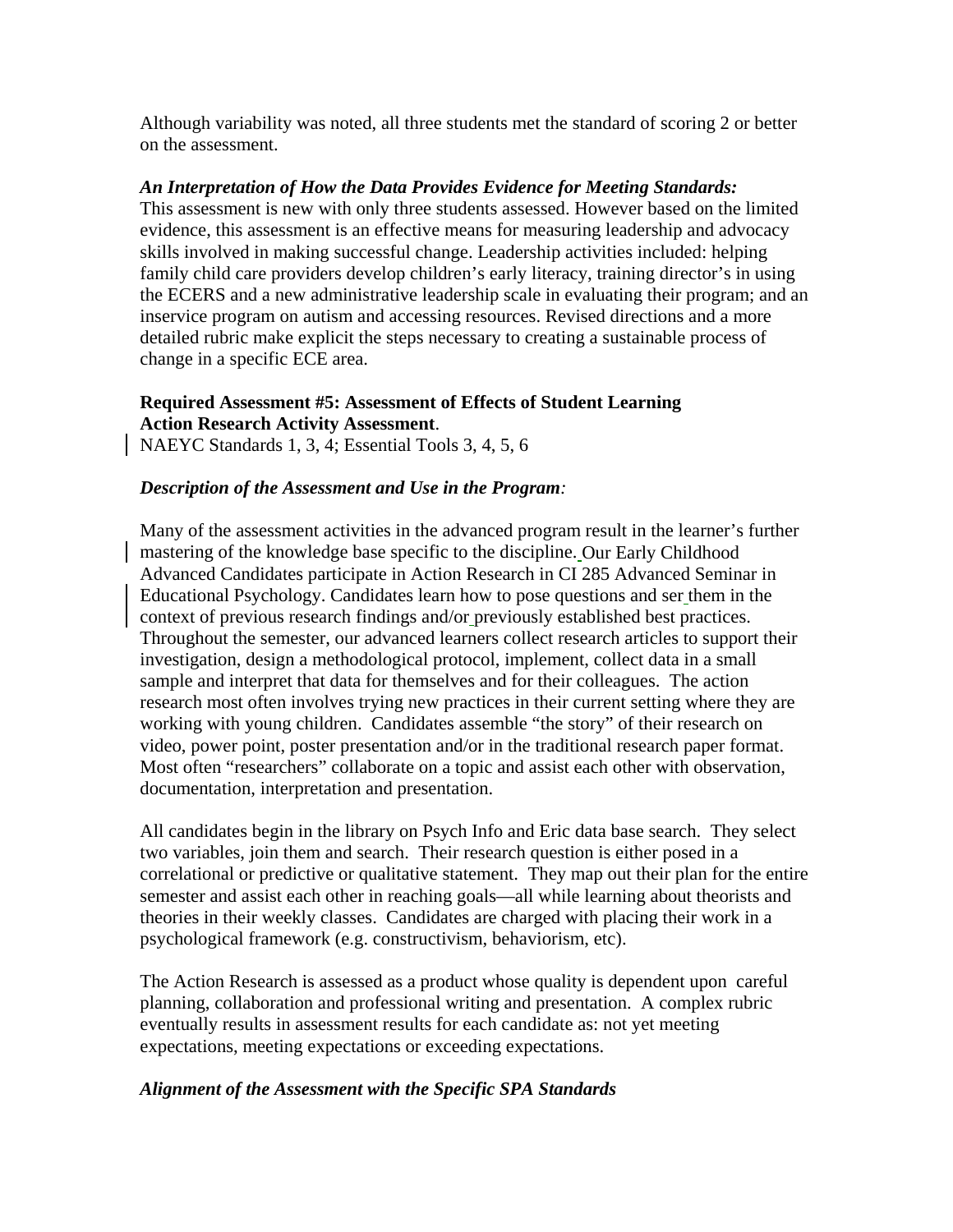The Leadership Activity Assessment is aligned with specific SPA standards one, three and five and six of the essential professional tools listed below: Standards 1, 3, 5

1a Knowing and understanding young children's characteristics and needs.

1b. Knowing and understanding the multiple influences on development and learning.

Standard 3a Understanding the goals, benefits, and uses of assessment

Standard 3b. Knowing about and using observation, documentation, and other appropriate assessment tools and approaches

3c. Understanding and practicing responsible assessment

3d. Knowing about assessment partnerships with families and other professionals.

- 5a. Identifying and involving oneself with the early childhood field.
- 5b. Knowing and upholding ethical standards and other professional guidelines

5c. Knowing about and upholding ethical standards and other professional guidelines

5d. Integrating knowledge, reflective, and critical perspectives on early education

Essential Tools:

Tool 2: Knowledge and Application of Ethical principles

Tool 3: Communication Skills

Tool 4: Mastery of Relevant Theory and Research

Tool 5: Skills in Identifying and Using Professional Resources

Tool 6: Inquiry Skills and Knowledge of Research Methods

Tool 7. Skills in Collaborating, Teaching, and Mentoring

## *Summary of Data Findings*

This Action Research Activity and assessment is implemented in CI 285, a class that meets the candidate along the way (mid-program) to thinking about and designing the final project or research. The action research project centers on student learning and measuring the effects of an implemented change. Many candidates discover their consuming research interest in this class and assimilate and apply knowledge and skills learned in their research methods class. Although the rubric for this research activity is almost identical to that of the culminating research project, the candidates collaborate here and are individually assessed in the final project circumstance. The completion of the complex rubric (see description of actual assignment) finally results in the following ranking:Overall Ranking

1 expectations unmet

2 expectations met

3 expectations exceeded

#### *An Interpretation of How the Data Provides Evidence for Meeting Standards:*

 Based on the data the majority of students who completed Action Research Projects exceeded expectations over the last three years. This indicates knowledge base as well as skills of inquiry and research methods and, most importantly, significantly positive effects on student learning. Some examples are: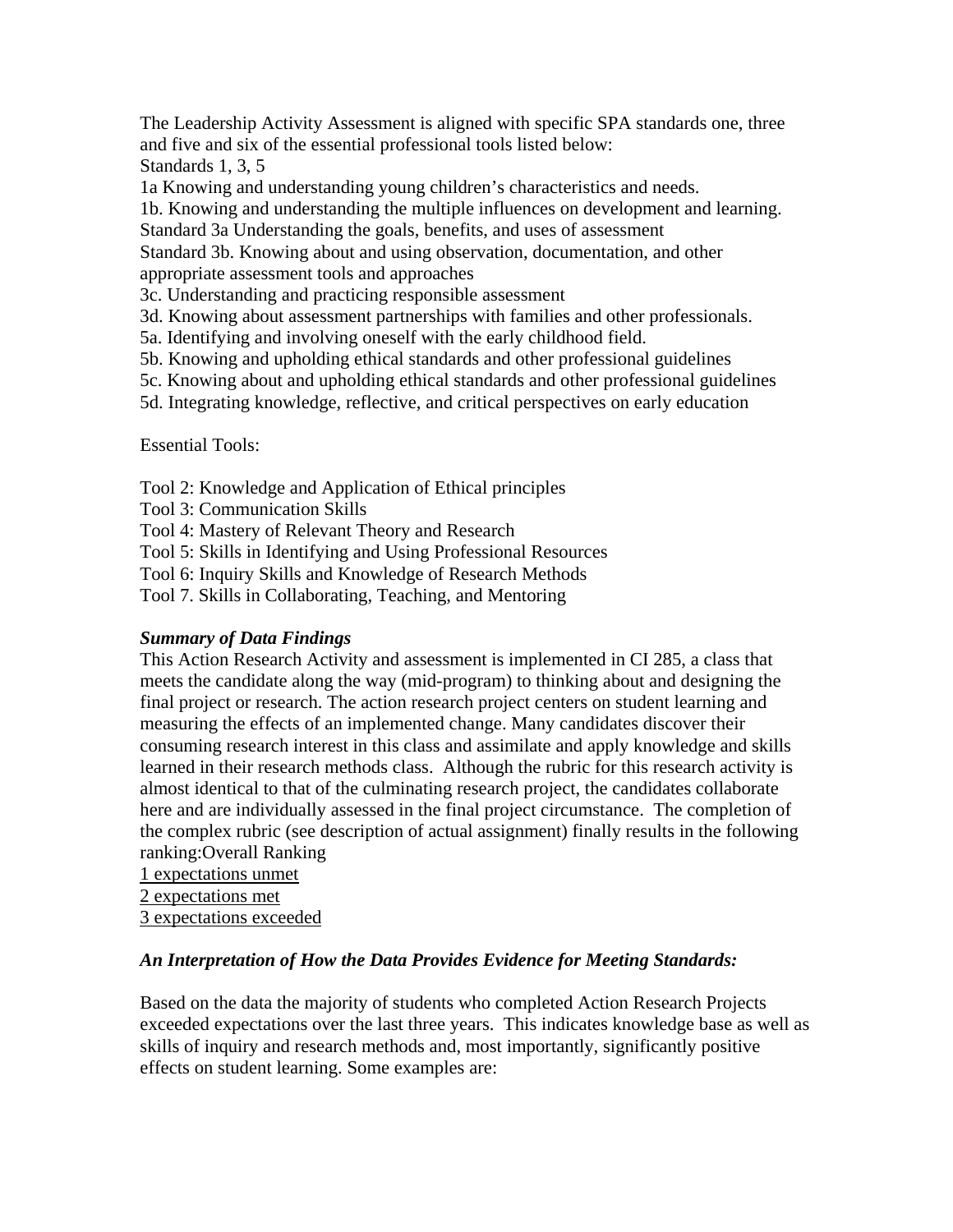- 1. An example informing practice from spring semester, 2004 was the *use of key word vocabulary builders in an ECE reading specialist's class*. The candidate's use of this methodology in one class (and comparison to controls) led to her implementation of the key words in all her reading intervention classes. Children, on average increased 2 reading levels with the treatment condition.
- 2. In another example, one candidates' intervention focus was vigorous outside play vs inside center play and the effect upon attention. The findings contributed to the candidate's commitment to including BOTH in her pre-schoolers' day, even though her hypothesis had predicted that one would yield more positive results than another.

# **#6 Required Additional Assessment: Assessment of Knowledge, Skills and Dispositions**

**Professional Ethics Assessment**  Standards 1, 2, 5; Essential Tools: 2,3,5,7,8,9

The following questions guide our assessment activities in professional ethics development:

*"Will our candidates have the knowledge, skills and professional dispositions to assess complex situations, empathize with those affected, predict consequences of various actions and behave ethically? And if they are well-prepared, "how can we demonstrate their preparedness?"*

Currently, the ECE Advanced program is instituting the use of the Ethical Sensitivity Test for Teachers --E-Test DVD--(an independent performance assessment) and adding a second assisted performance assessment (guided ethics scenario discussion format with candidate response). Both assessments are employed at pre and post intervals in the advanced program. The E-Test, a DVD dilemma scenario prompt measuring Ethical Sensitivity, is conducted at the program initial interview and administered again at the close of the program. The second, assisted performance assessment is conducted in LEE 171 at pre test and in LEE 241 at post test.

Together, the assessments measure the professional ethics orientation of ECE Advance program candidates—at the start of the program and at its conclusion. Change scores will be collected starting Fall '05. Each assessment is theoretically grounded in the work of Bebeau (2002), and applies Rest's theory of life-span moral development to ethical development in the professions. Scenario prompts deal with issues of diversity, inclusion, and professional identity. All require critical thinking and reflection.

## *Description of the Assessment and Use in the Program:*

The E- Test Independent Performance Assessment's initial prompt focuses on issues of standardized testing, diversity, ethical testing conditions and professional responsibility to the profession and to the learner. The E-Test Independent Performance Assessment's post program prompt focuses on suspected child abuse and the mandated reporters ethical and legal responsibilities. Both of these prompts are firmly grounded in both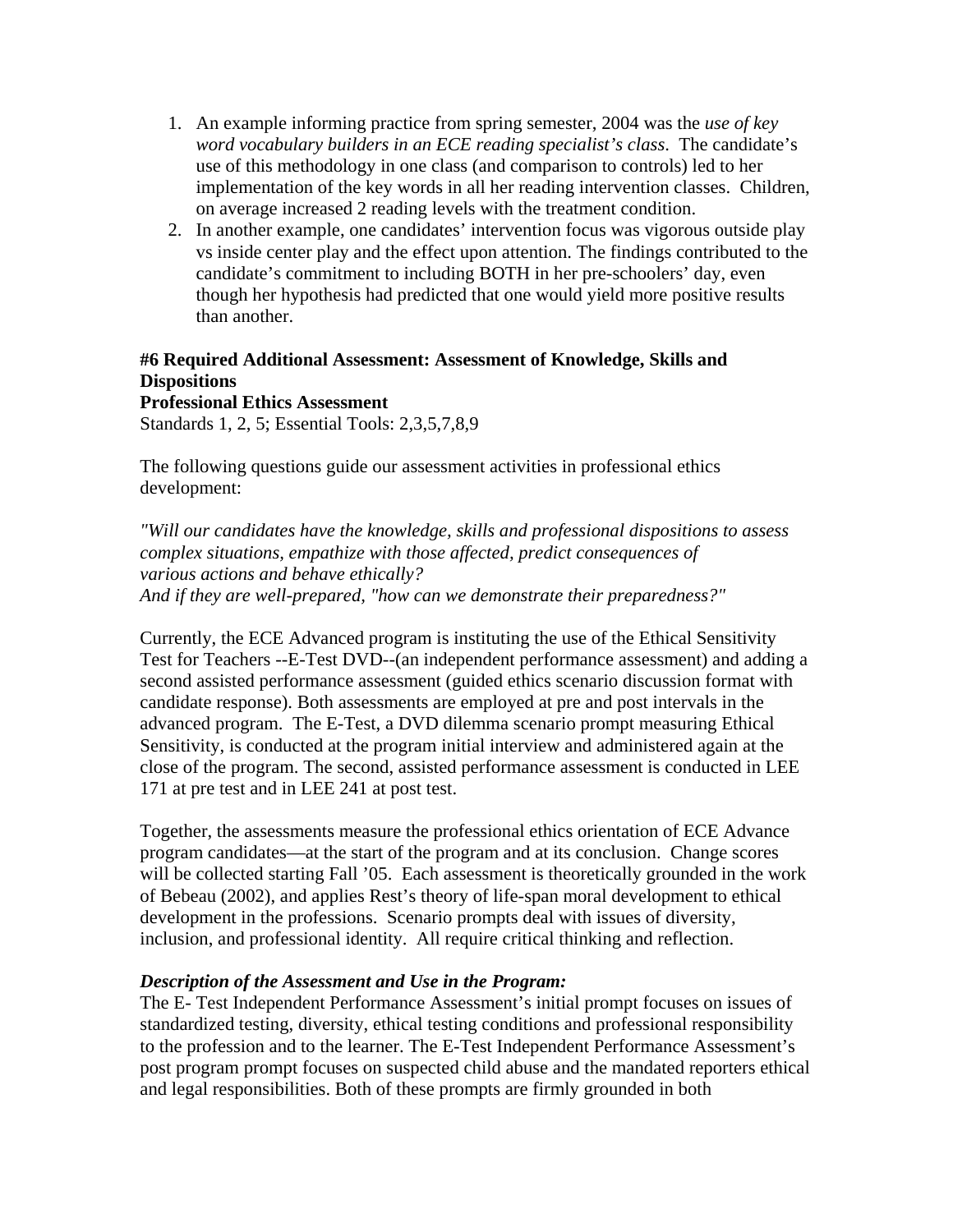contemporary issues and well-tested theory of the development of professional ethics in the professions (Rest, et. al., 1983; Bebeau, 2002). Feedback will be provided to advanced candidates on their pre-to-post growth. We understand that professional dispositions are gradually adopted in the course of fieldwork, discussion and reflection. Therefore, our outcome measure of interest is demonstrated *professional growth*, rather than high score.

The guided discussion around ethical dilemmas involves our students in an assisted performance assessment. Again, the scenarios deal with issues of diversity, inclusion and professional role identity. All require critical thinking and reflection. One of these discussions involves a teacher who neglects to make a referral to special education for a variety of reasons. The necessity of interprofessional collaboration for the Early Childhood Professional is emphasized. The NAEYC Codes of Ethics are used as guides in the discussion protocol. Following the discussion led by faculty, candidates complete a reflection in which they assume the protagonist role and communicate about and plan action around the problem. Like the independent performance assessment, these are later scored by program faculty. The pre-assessment takes place in LEE 171 and the post assessment in LEE 241.

## *Alignment of the Assessment with the Specific SPA Standards*

The Ethics Assessment is aligned with specific SPA standards 1, 2, 4, and 5 and six of the nine essential professional tools listed below:

1a Knowing and understanding young children's characteristics and needs.

1b. Knowing and understanding the multiple influences on development and learning.

2b. Supporting and empowering families and communities through respectful, reciprocal relationships.

2c. Involving families and communities in their children's development and learning.

4a. Knowing, understanding, and using effective approaches, strategies, and tools for early education.

- 5a. Identifying and involving oneself with the early childhood field.
- 5b. Knowing and upholding ethical standards and other professional guidelines
- 5c. Engaging in continuous, collaborative learning to inform practice.
- 5d. Integrating Knowledge, reflective, and critical perspectives on early education.

Essential Tools:

Tool 2: Knowledge and Application of Ethical principles

Tool 3: Communication Skills

- Tool 5: Skills in Identifying and Using Professional Resources
- Tool 7. Skills in Collaborating, Teaching, and Mentoring

Tool 8: Advocacy Skills

Tool 9: Leadership Skills

The subjects and contexts of the ethical dilemmas are child and family situations, the behaviors being encouraged are professional dispositions.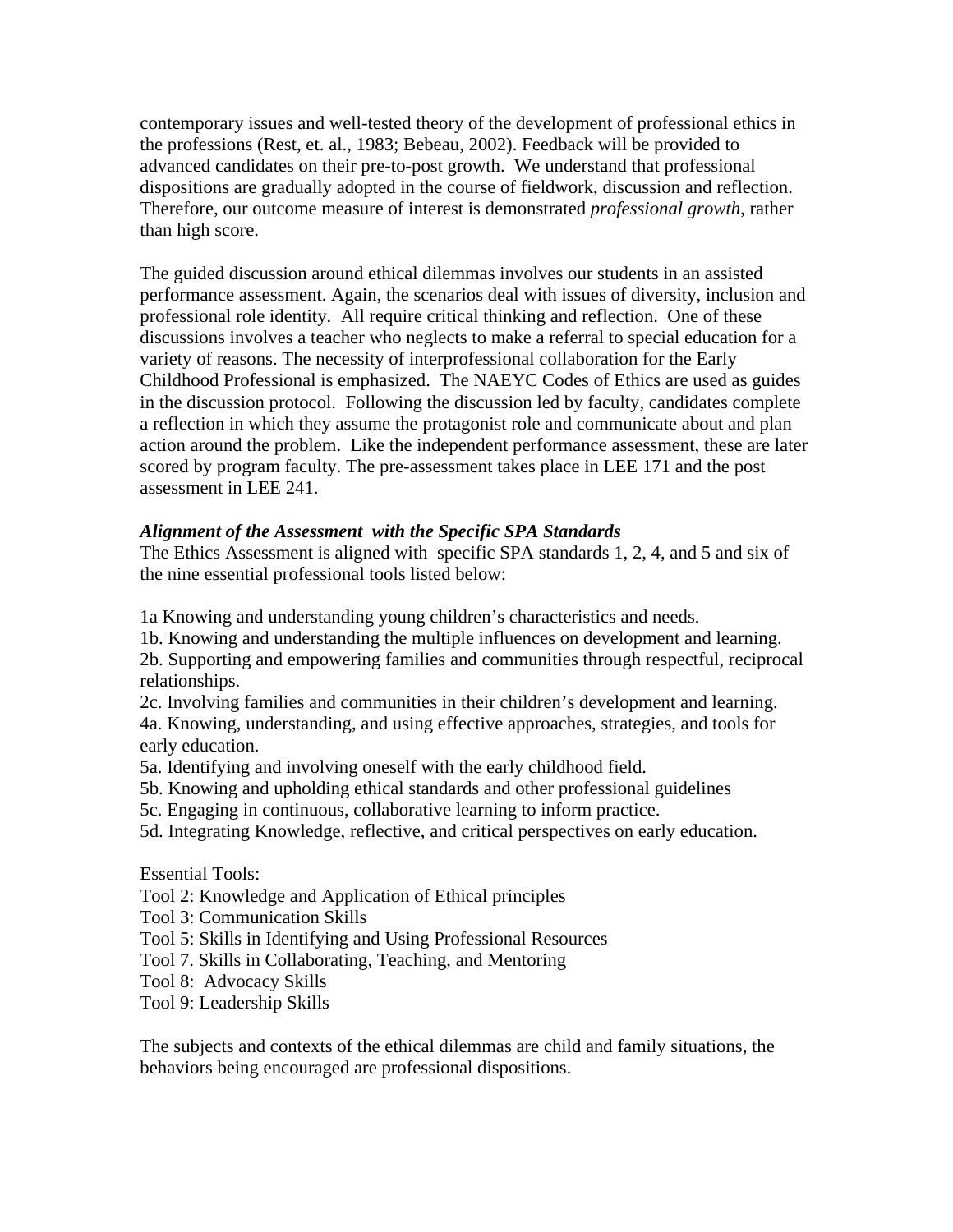## *Summary of Data Findings*

The E-Test DVD Independent Performance is being administered now to all incoming candidates. In October 2005, the Assisted Performance Assessment will be implemented for the first time. Baseline data with these two assessments is now being collected. On each measure, a high scorer may score 12 points, therefore a pre-to-post score increase of 1 to 3 points would be considered *meeting expectations*. A pre-to-post score increase of >3 points would be considered *exceeding expectations*. Those who do not demonstrate growth in professional ethical disposition as a result of program activity will *not meet expectations*. However, students with a pre and post high scorer with 12 points will be determined to have met expectations.

## *An Interpretation of How the Data Provides Evidence for Meeting Standards:*

In the area of Professional Ethics, to allow maximum time for dispositional change we will compare pre and post data, provide individual feedback to students on their growth in this area and record the number of students falling into the above-stated categories.

# **RECOMMENDATIONS FOR PROGRAM ACTIONS:**

- Reframe fieldwork to meet diverse needs and interests of ECE graduate students and address standards and professional tools more directly.
- Provide placements in ECE settings outside traditional classrooms—agencies, home-based services, etc.
- Require that fieldwork be taken in second year just prior to final project.
- Strengthen focus on advocacy and significant leadership.
- Add ethics development to courses and assess growth.
- Provide more individualized fieldwork studies based on self-assessment.
- Use fieldwork experience as a basis for identifying a final project topic that relates to significant issues in ECE practice and student learning.
- Provide ongoing mentoring and peer support by assigning groups of graduate students based on interests and specialization to a faculty adviser who works with them from the beginning of the program through the final project.
- Create a leadership orientation to the program by offering specializations: ECE Teacher Leader, ECE Program Leader
- Develop DAP Charter School Project to encourage collaboration, commitment to exemplary practices and change. Require more evidence of effects on student performance, competency and leadership in DAP.
- Encourage development of projects that emerge from field studies, linking together fieldwork and project experience.
- Have the second year focus on collaborative inquiry, leadership and advocacy in the field using plan below:
- Have students meet monthly as a group with their adviser who supervises both their fieldwork and final project.
- During a two-hour meeting in the morning, students dialogue on field work and in a two hour meeting in the afternoon, students dialogue on final projects and theses.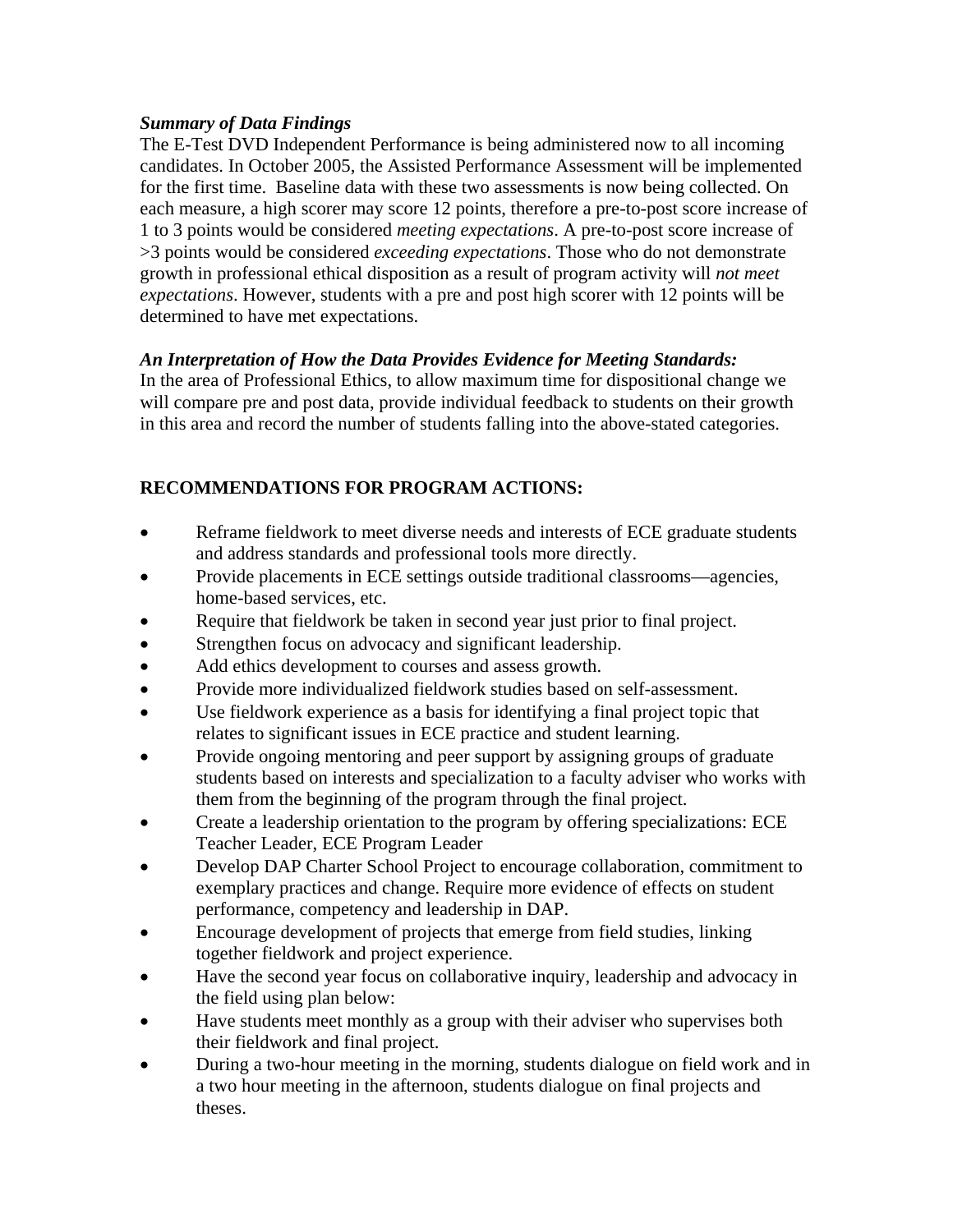- Both groups have lunch together and are also encouraged to stay for both meetings.
- These meetings foster exchange of ideas, articles and resources, suggest ideas for possible projects, help refine questions and assist students in timely completion of these large assignments.

## **OUTCOMES**

The use of outcome-based assessment and resulting data to make improvements in our program as described have profoundly affected both our students and faculty. Recent examples include:

- Two student's final projects from 2004-2005 led to significant funding to support their implementation. One project, a culturally appropriate home visitation program for families with children under five, received a grant of \$4,000,000+ from First Five of Fresno County and is to be initiated in nine local school districts/agencies. Another project, a review of ECE program quality rating systems in 10 states is the basis for a \$1,000,000+ award to develop a Fresno County rating system.
- As part of our DAP Charter School Project in LEE, our students now observe and make home visits in connection with the project described above. The former graduate student who created the project and is now directing this significant intervention project is now a guest instructor for this assignment.
- To expand the role graduates, the **Fansler Faculty** (funded by the local Fansler Foundation) provide consultation to ECE programs in their areas of expertise. To be selected, graduate must also be willing to donate 10 hours of in-kind services.
- Each semester, since 2002, the ECE Program as a whole holds a **"ECE Leadership Convocation.** An outstanding graduate is selected as the "**Fresno County Fansler ECE Leader**. They give an inspiring presentation on an aspect of their leadership to a group including 75-100 ECE students—past, current, future and others and receive a small award.

# **A. Mission and Goals of the Program**

In response to new NCATE/NAEYC accreditation guidelines for advanced programs that have come into effect since the development of the ECE Graduate Program SOAP, substantial changes were necessary in the delineation of the mission and goals for the program. To meet these rigorous guidelines, our program now fully aligns with these national standards.

## *ECE Mission*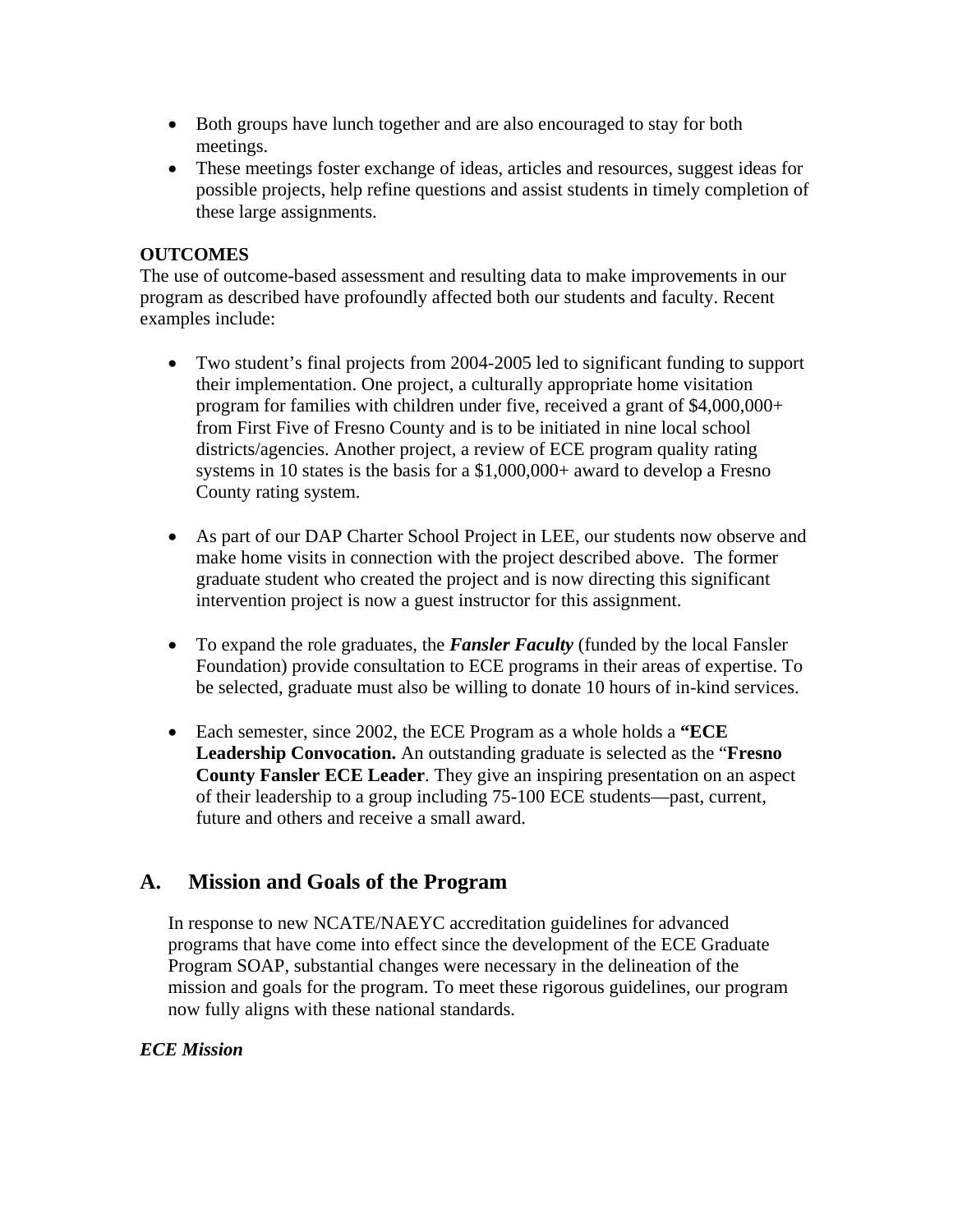The ECE advanced program empowers ECE teacher leaders and ECE program leaders to positively affect children's and families' lives and learning. Our program aims to create leaders who are ethical, competent professionals current in the ECE field and advocates for quality ECE. tudents with special needs through differentiated instruction

## *ECE Goals*

The specific goals of the ECE program are to develop literate, competent ECE teacher leaders and ECE program leaders who utilize theory, research, and ongoing assessment when making instructional decisions. During their studies in the Option II Credential Program, future teachers become caring and ethical professionals, guided by their knowledge of culturally and developmentally appropriate practices. ECE leaders address the needs of their culturally diverse learners respectfully and responsively. Further, in the course of their ECE program, students develop interprofessional skills necessary to becoming ECE leaders in both the educational community and in the community at large.

The ECE Graduate Program is a learning community committed to developing collaborative leaders who:

- Demonstrate knowledge, skills and dispositions that promote development and learning
- Build strong relationships with families and communities
- Integrate various perspectives to create quality early education for all children
- Are responsive to ethnic, cultural and linguistic diversity
- Apply current ECE research to issues of practice
- Utilize a variety of inquiry methods and the latest technology
- Engage in reflection, documentation, self-assessment and life-long learning
- Advocate for children, families and the profession

Through their course work, ECE graduates meet the comprehensive core standards and master the essential professional tools for advanced ECE programs identified by the National Associated for the Education of Young Children (NAEYC).

The standards are:

Standard 1: Promoting Child Development and Learning

Standard 2: Building Family and Community Relationships

Standard 3: Observing, Documenting and Assessing to Support Young

Children and Families

Standard 4: Teaching and Learning

Standard 5: Growing as a professional

The nine Essential ECE Professional Tools are:

- 1. Cultural Competence
- 2. Knowledge and Application of Ethical Principles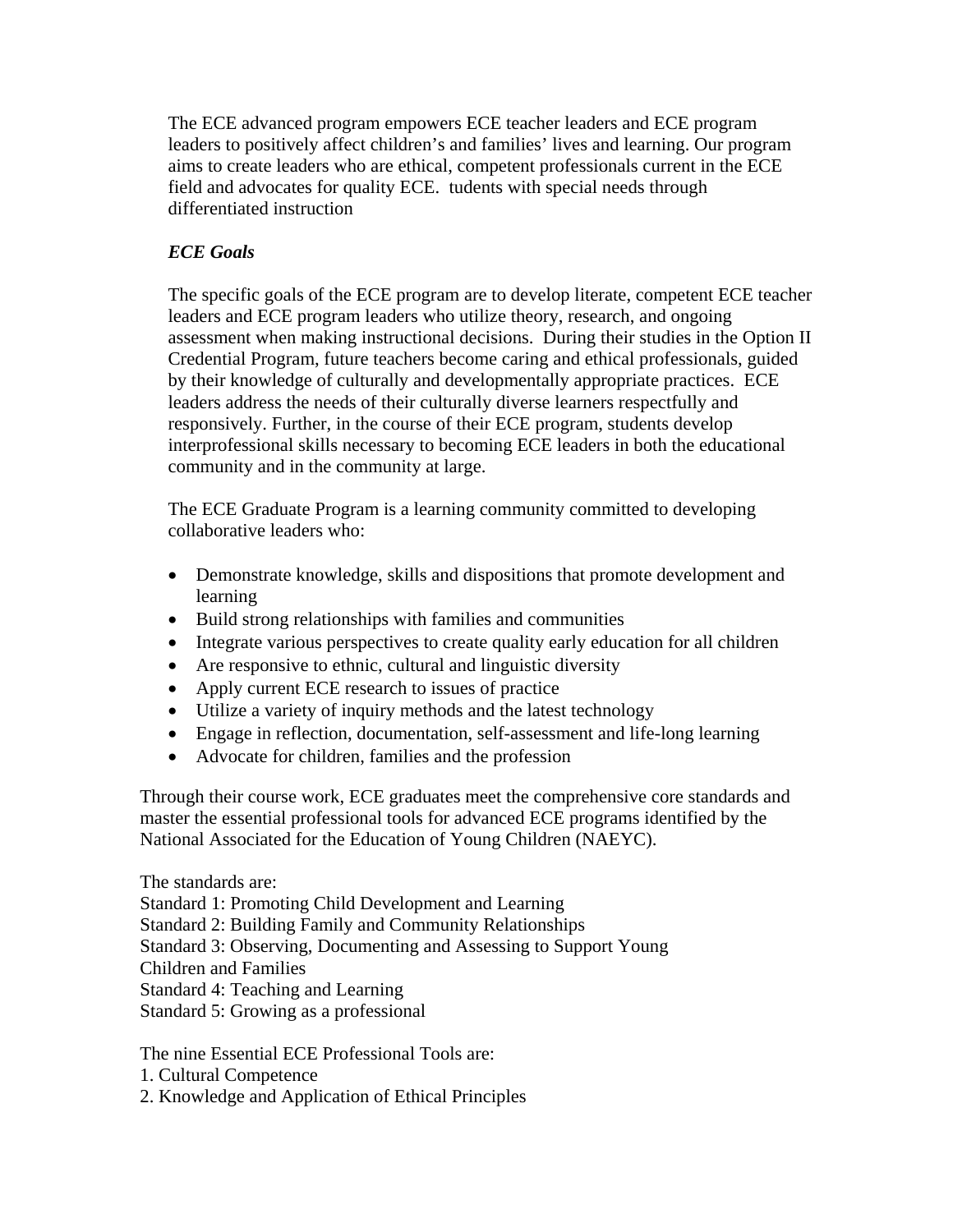- 3. Communication Skills
- 4. Mastery of Relevant Theory and Research
- 5. Skills in Identifying and Using Professional Resources
- 6. Inquiry Skills and Knowledge of Research Methods
- 7. Skills in Collaborating, Teaching, and Mentoring
- 8. Advocacy Skills
- 9. Leadership Skills

# **Alignment of the Program and the University's Missions and Goals**

The ECE Graduate Program is deeply committed to the vision of excellence for the university. Faculty in the program are outstanding teachers and actively pursue scholarly activities. They are recognized for their leadership in the field and engage in varied community service. They are committed to ongoing planning, program improvement and assessment with the participation of students. Collaboration, interchange and professionalism are shared values. Community partnerships include community colleges, public schools and organizations and agencies serving young children.

# **Alignment of the ECE Program and the College/School Goals**

The KSOEHD theme is: *Leadership for Diverse Communities*. The conceptual framework emphasizes that candidates in the school develop into Ethical, Reflective and Critical Thinkers who Value Diversity and Life-Long Learning. All faculty, including the ECE faculty, in the Kremen School of Education and Human Development foster the development of these dispositions. Candidates will increasingly reflect these dispositions in their work with students, families, and communities.

Our ECE Graduate Program meets common standards for KSOEHD graduate programs as well as having standards specific to ECE.

# **Curriculum a. Structure/Coherence of Instructional Program**

The ECE program has a coherent instructional program that addresses objectives on the following three dimensions: Content Knowledge, Professional Knowledge Skills and Dispositions and Effects on Student Learning.

## *ECE Objectives:*

#### **Content Knowledge**

Engage in advanced study of ECE theories, philosophy, research and practices. (St. 1)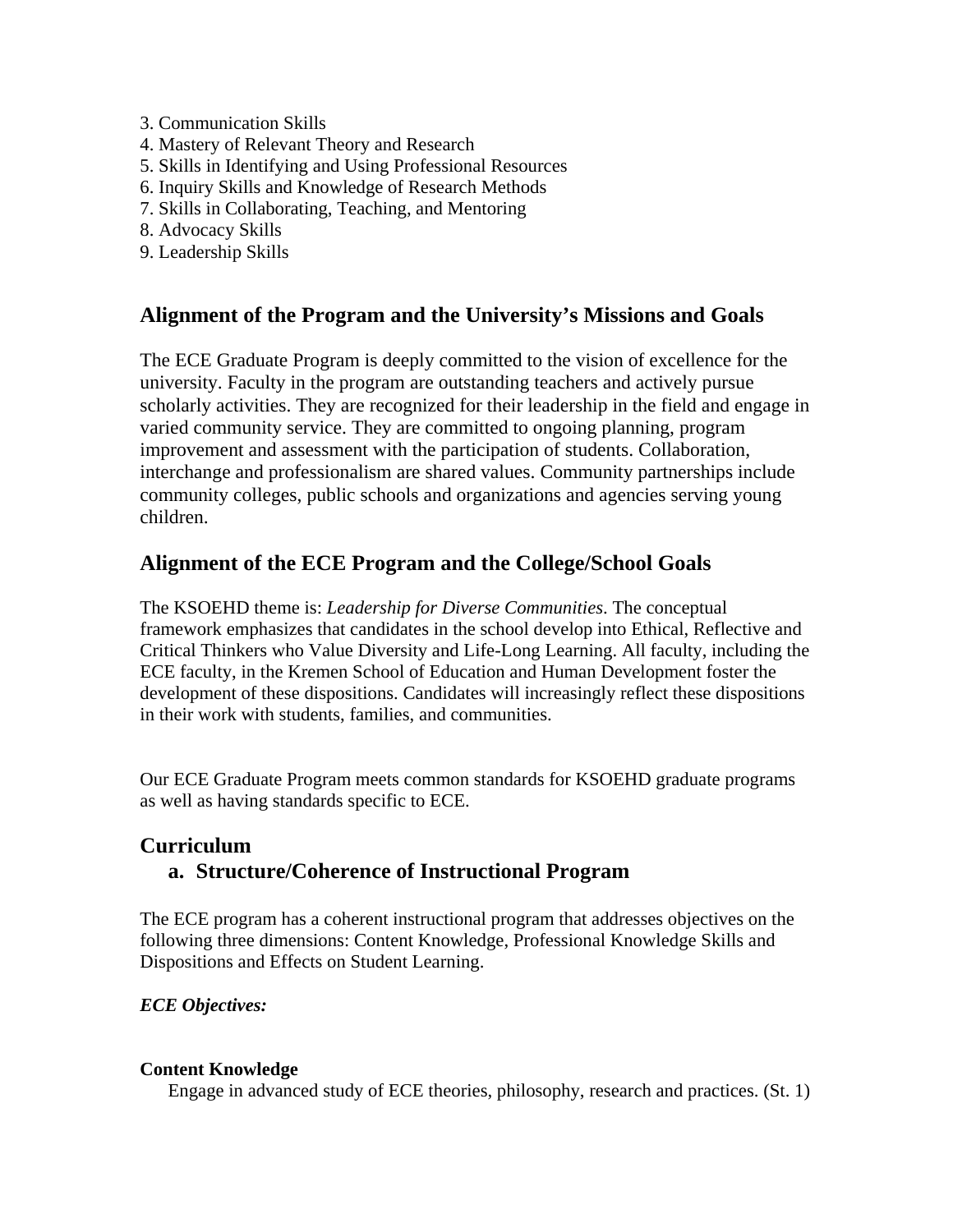- Demonstrate knowledge of research on human development, teaching and learning and related research on cognitive, physical, social, emotional, language and aesthetic children from birth through age eight and the study of the child in the family and broader ecological context. (T 4)
- Access professional resources to improve ECE programs and services in a variety of contexts serving children and families. (T 5)
- Communicate knowledge to others in varied ways including scholarly writing, informal written communication, orally, visual documentation and through technological formats (T 3)

## **Professional Knowledge, Skills and Dispositions**

Design learning experiences that address developmental areas (cognitive, emotional, physical, social, aesthetic, linguistic) as well as content areas of curriculum. (St. 4)

- Demonstrate leadership and advocacy for ECE quality programs and services. (St. 5)
- Demonstrate leadership for improving the ECE field and professional setting. (T 9)
- Offer constructive and productive advocacy for children and families within programs, the community and larger arenas (T 8)
- Demonstrate knowledge and effective use of human service delivery systems and resources serving young children and their families. (St. 2)
- Demonstrate skills in using research methods and findings in ECE and the effective translation of research into practice. (T 6)
- Collaborate with and mentor ECE colleagues, parents and others in varied educational settings to improve the quality of ECE. (T 7)
- Discuss, analyze and plan actions in response to ECE ethical dilemmas .(T2)

# **Effects on Student Learning**

- Develop, implement and evaluate developmentally appropriated curriculum, instruction and assessment strategies children eight and under. (St. 4)
- Respond positively to diversity of family backgrounds and linguistic, social, cultural influences in order to create culturally appropriate ECE services, resources and learning experiences. (T 1)
- Apply research findings and utilize inquiry process to improve teaching, administration and supervision to enhance ECE program quality. (T 6)
- Use assessments that support physical, cognitive, aesthetic, linguistic and psychosocial growth of young children both typical and atypical who are functioning at different developmental levels. (St. 3)
- Analyze results from a variety of sources, including formal and informal measures, for different purposes including understanding individual and group progress, program planning and evaluation. (St 3)
- Engage in critical reflection, observation and documentation as a means for understanding growth and development. (St 3)

All of the ECE core courses require observations and/or practice assignments that must be completed in the field. In all of the courses, advanced students have access to a variety of professional settings in the community where they can gain experience, collect data